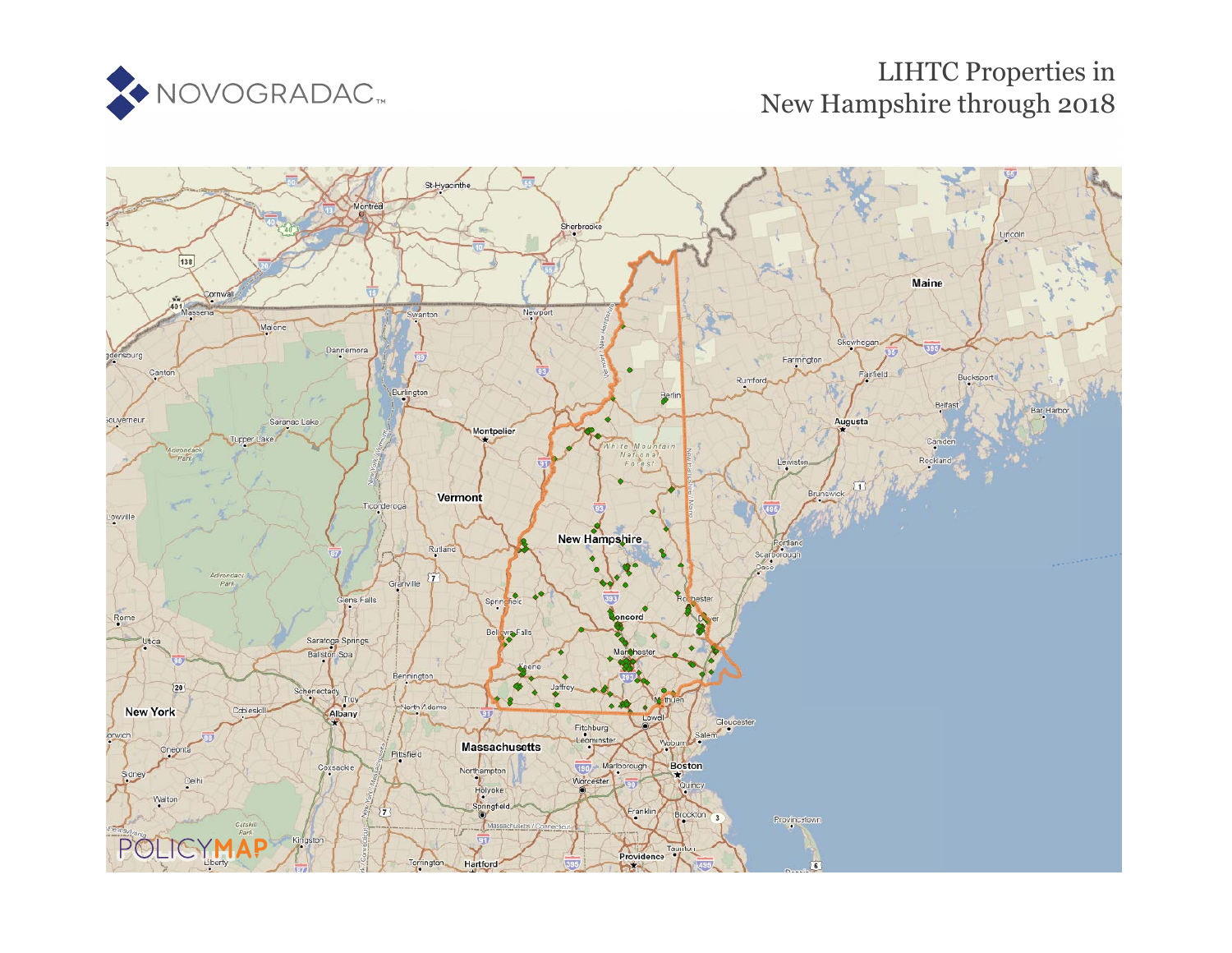| <b>Project Name</b>                             | <b>Address</b>                       | City                                                  | <b>State</b> | <b>Zip Code</b> | <b>Nonprofit</b><br><b>Sponsor</b> | <b>Allocation</b><br>Year | <b>Annual</b><br><b>Allocated</b><br><b>Amount</b> | <b>Year PIS</b> | <b>Construction Type</b>                                          | <b>Total</b><br><b>Units</b> | Low<br>Income<br><b>Units</b> | <b>Rent or</b><br><b>Income</b><br><b>Ceiling</b> | <b>Credit %</b>                             | <b>Tax-Exempt</b><br><b>Bond</b> | HUD Multi-Family<br>Financing/<br><b>Rental Assistance</b> |
|-------------------------------------------------|--------------------------------------|-------------------------------------------------------|--------------|-----------------|------------------------------------|---------------------------|----------------------------------------------------|-----------------|-------------------------------------------------------------------|------------------------------|-------------------------------|---------------------------------------------------|---------------------------------------------|----------------------------------|------------------------------------------------------------|
| <b>MILL KNOLL</b>                               | 325 W MAIN ST TILTON                 |                                                       | NH           | 3276            | Yes                                | 1995                      | \$0                                                | 1997            | Both New Construction $$\,$ 17 $\,$                               |                              | 17                            |                                                   | $70\,\%$ present $\,$ No value              |                                  |                                                            |
| PARK VIEW APTS                                  | 14 MERRIMACK NASHUA<br><b>ST</b>     |                                                       | $\rm{NH}$    | 3064            | Yes                                | 1995                      | \$0                                                | 1997            | Acquisition and Rehab 17                                          |                              | 17                            |                                                   | $70\,\%$ present $\,$ No value              |                                  |                                                            |
| PERLEY PLACE                                    | 64 PERLEY ST CONCORD                 |                                                       | NH           | 3301            | Yes                                | 1996                      | S <sub>0</sub>                                     | 1997            | Acquisition and Rehab 11                                          |                              | 11                            |                                                   | <b>Both 30%</b><br>and 70%<br>present value | No                               |                                                            |
| RIVERBEND APTS                                  | 837 W SWANZEY $\,$ SWANZEY<br>RD     |                                                       | NH           | 3446            | Yes                                | 1996                      | \$0                                                | 1997            | <b>New Construction</b>                                           | 24                           | 24                            |                                                   | $70\,\%$ present $\,$ No value              |                                  |                                                            |
| <b>ADDISON PLACE</b>                            | <b>65 WHITTIER ST DOVER</b>          |                                                       | NH           |                 | No                                 | 1997                      | \$0                                                | 1998            | <b>New Construction</b>                                           | 45                           | 45                            |                                                   | $70\,\%$ present $\,$ No value              |                                  |                                                            |
| <b>HINSDALE FAMILY</b><br>HOUSING               | 22 MAIN ST                           | <b>HINSDALE</b>                                       | NH           | 3451            | Yes                                | 1997                      | $\$0$                                              | 1998            | Both New Construction $\,$ 16 $\,$<br>and $\mathrm{A}/\mathrm{R}$ |                              | 16                            |                                                   | $70\%$ present $\overline{N_0}$<br>value    |                                  |                                                            |
| JAFFREY VILLAGE APTS 27 CROSS ST                |                                      | <b>JAFFREY</b>                                        | $\rm{NH}$    | 3452            | Yes                                | 1996                      | \$0                                                | 1998            | Acquisition and Rehab 9                                           |                              | 9                             |                                                   | <b>Both 30%</b><br>and 70%<br>present value | No                               |                                                            |
| LITTLETON<br><b>SCATTERED SITE</b>              | 100 S ST                             | <b>LITTLETON</b>                                      | NH           | 3561            | Yes                                | 1997                      | \$0                                                | 1998            | Acquisition and Rehab 9                                           |                              | 9                             |                                                   | $70$ % present $\,$ No $\,$<br>value        |                                  |                                                            |
| NEW HOPE                                        | <b>488 BECCARIS</b><br>${\rm DR}$    | ROLLINSFORD                                           | $\rm{NH}$    | 3869            | Yes                                | 1997                      | $\$0$                                              | 1998            | Acquisition and Rehab 12                                          |                              | 12                            |                                                   | $70\%$ present No<br>value                  |                                  |                                                            |
| PINE HILL                                       | 371 S MAIN ST LACONIA                |                                                       | NH           | 3246            | Yes                                | 1997                      | \$0\$                                              | 1998            | Both New Construction 18<br>and $A/R$                             |                              | 18                            |                                                   | <b>Both 30%</b><br>and 70%<br>present value | No                               |                                                            |
| <b>BEECH HILL</b>                               | $136$ BEECH HILL $\,$ MANCHESTER AVE |                                                       | $\rm{NH}$    | 3103            | No                                 | 1998                      | \$0                                                | 1999            | Acquisition and Rehab 320                                         |                              | 288                           |                                                   | $30\,\%$ present $\,$ Yes value             |                                  |                                                            |
| CROCKETTS CROSSING                              |                                      | $7$ WILDFLOWER $\,$ SOMERSWORTH $\,$ NH $\,$ CIR $\,$ |              | 3878            | No                                 | 1998                      | \$0                                                | 1999            | <b>New Construction</b>                                           | 46                           | 46                            |                                                   | $70\,\%$ present $\,$ No value              |                                  |                                                            |
| <b>KEENE EAST SIDE</b><br><b>SENIOR HOUSING</b> | 122 RAILROAD<br><b>ST</b>            | <b>KEENE</b>                                          | NH           | 3431            | Yes                                | 1998                      | \$0                                                | 1999            | Acquisition and Rehab 30                                          |                              | 30                            |                                                   | <b>Both 30%</b><br>and 70%<br>present value | No                               |                                                            |

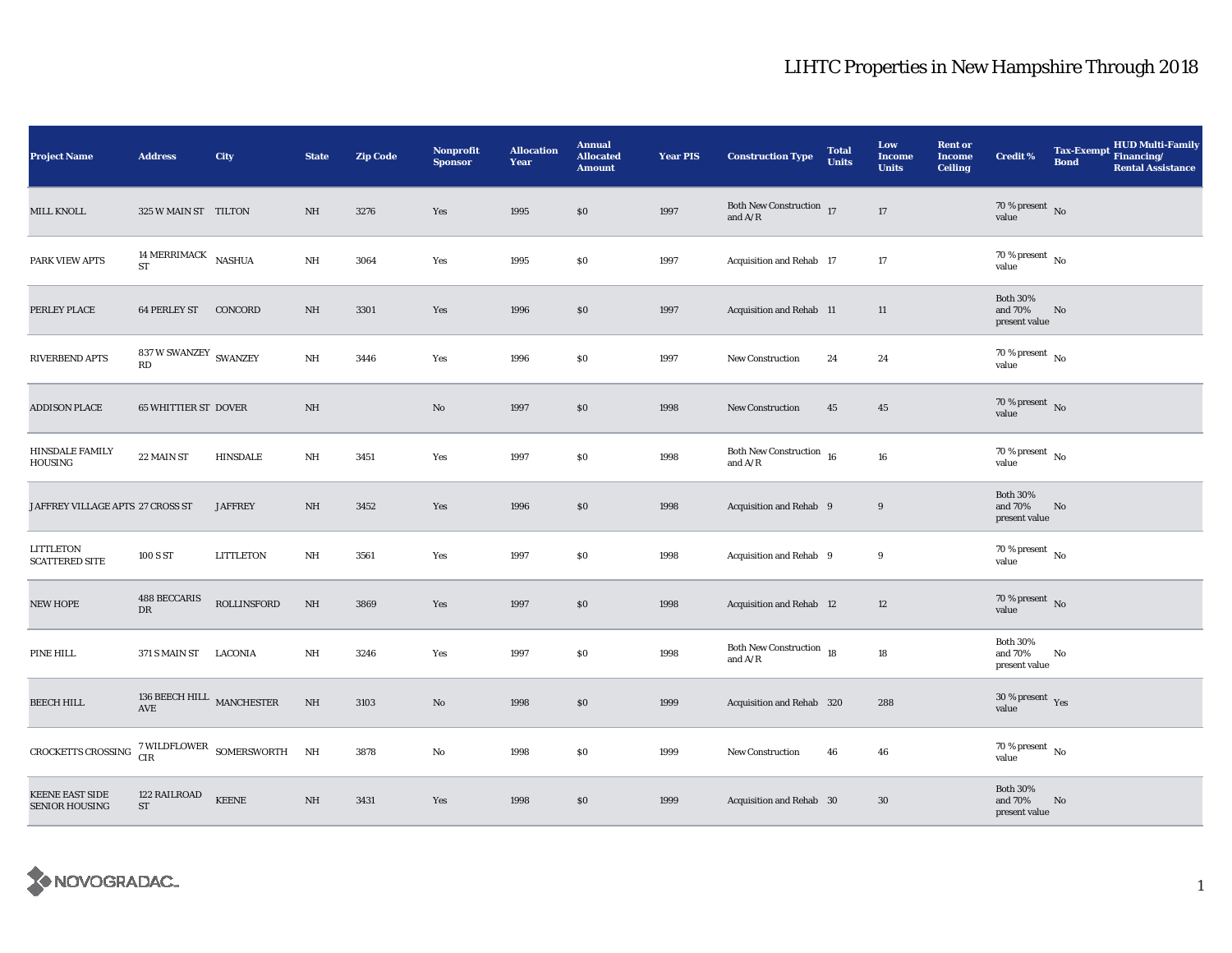| <b>Project Name</b>                                    | <b>Address</b>                     | City              | <b>State</b> | <b>Zip Code</b> | <b>Nonprofit</b><br><b>Sponsor</b> | <b>Allocation</b><br>Year | <b>Annual</b><br><b>Allocated</b><br><b>Amount</b> | <b>Year PIS</b> | <b>Construction Type</b>                                | <b>Total</b><br><b>Units</b> | Low<br><b>Income</b><br><b>Units</b> | <b>Rent or</b><br><b>Income</b><br><b>Ceiling</b> | <b>Credit %</b>                              | <b>Bond</b> | HUD Multi-Family<br>Tax-Exempt Financing/<br><b>Rental Assistance</b> |
|--------------------------------------------------------|------------------------------------|-------------------|--------------|-----------------|------------------------------------|---------------------------|----------------------------------------------------|-----------------|---------------------------------------------------------|------------------------------|--------------------------------------|---------------------------------------------------|----------------------------------------------|-------------|-----------------------------------------------------------------------|
| <b>MEETINGHOUSE AT</b><br><b>RIVERFRONT</b>            | <b>60 RIVER</b><br><b>FRONT DR</b> | <b>MANCHESTER</b> | $\rm{NH}$    | 3102            | No                                 | 1999                      | \$0                                                | 1999            | New Construction                                        | 102                          | 25                                   |                                                   | $30$ % present $\rm\thinspace\,Yes$<br>value |             |                                                                       |
| QUAIL HOLLOW PHASE $~365$ N MAIN ST $~\,$ WEST LEBANON |                                    |                   | NH           | 3784            | No                                 | 1998                      | \$0                                                | 1999            | <b>New Construction</b>                                 | 76                           | 50                                   |                                                   | $70\%$ present No<br>value                   |             |                                                                       |
| RENAISSANCE III                                        | 360 BEECH ST                       | MANCHESTER        | NH           | 3103            | Yes                                | 1998                      | \$0                                                | 1999            | Both New Construction 20<br>and $A/R$                   |                              | 20                                   |                                                   | 70 % present $\hbox{~No}$<br>value           |             |                                                                       |
| THE TAVERN                                             | 7 CHURCH ST                        | LACONIA           | <b>NH</b>    | 3246            | Yes                                | 1998                      | \$0                                                | 1999            | Acquisition and Rehab 50                                |                              | 48                                   |                                                   | <b>Both 30%</b><br>and 70%<br>present value  | No          |                                                                       |
| CONCORD SOUTH END 57 CENTRE ST                         |                                    | CONCORD           | NH           | 3301            | Yes                                | 1999                      | \$0                                                | 2000            | Both New Construction 13<br>and $\mathrm{A}/\mathrm{R}$ |                              | 13                                   |                                                   | $70\,\%$ present $\,$ No value               |             |                                                                       |
| HORSESHOE POND                                         | 26<br>COMMERCIAL CONCORD<br>ST     |                   | NH           | 3301            | Yes                                | 1999                      | \$0                                                | 2000            | Acquisition and Rehab 77                                |                              | 73                                   |                                                   | 70 % present $\bar{N}$ o<br>value            |             |                                                                       |
| <b>MILLETTE MANOR</b>                                  | 72 VINE ST                         | <b>NASHUA</b>     | NH           | 3060            | Yes                                | 1999                      | \$0                                                | 2000            | Acquisition and Rehab 22                                |                              | 22                                   |                                                   | $70$ % present $_{\, \rm No}$<br>value       |             |                                                                       |
| PARKER VILLAGE                                         | 1 PARKER VLG<br>OFC A              | <b>LITTLETON</b>  | NH           | 3561            | No                                 | 2001                      | \$0                                                | 2000            | Acquisition and Rehab 50                                |                              | 50                                   |                                                   | 30 % present $\gamma_{\rm e s}$<br>value     |             |                                                                       |
| PRESCOTT                                               | 210 PRESCOTT<br>$\mathbf{HL}$      | PETERBOROUGH NH   |              | 3458            | No                                 | 2000                      | \$0                                                | 2000            | New Construction                                        | 50                           | 50                                   |                                                   | $30\,\%$ present $\,$ $\rm Yes$<br>value     |             |                                                                       |
| <b>REDDEN GARDENS</b>                                  | 24 ADELLE DR DOVER                 |                   | $\rm{NH}$    | 3820            | No                                 | 1999                      | \$0                                                | 2000            | Acquisition and Rehab 150                               |                              | 113                                  |                                                   | $30\,\%$ present $\,$ Yes value              |             |                                                                       |
| ROLLING GREEN                                          | 67 MAIN ST                         | PITTSFIELD        | NH           | 3263            | No                                 | 2000                      | \$0                                                | 2000            | Acquisition and Rehab 40                                |                              | 40                                   |                                                   | $30$ % present $\rm\,Yes$<br>value           |             |                                                                       |
| <b>SETTLERS RIDGE</b>                                  | 25 POPE RD                         | <b>ATKINSON</b>   | $\rm{NH}$    | 3811            | No                                 | 1999                      | \$0                                                | 2000            | New Construction                                        | 26                           | 26                                   |                                                   | 70 % present $\hbox{~No}$<br>value           |             |                                                                       |
| SPENCER SQUARE                                         | 2 SPENCER ST                       | LEBANON           | $_{\rm NH}$  | 3766            | Yes                                | 1999                      | \$0                                                | 2000            | Both New Construction $_{20}$<br>and $A/R$              |                              | 20                                   |                                                   | <b>Both 30%</b><br>and 70%<br>present value  | No          |                                                                       |

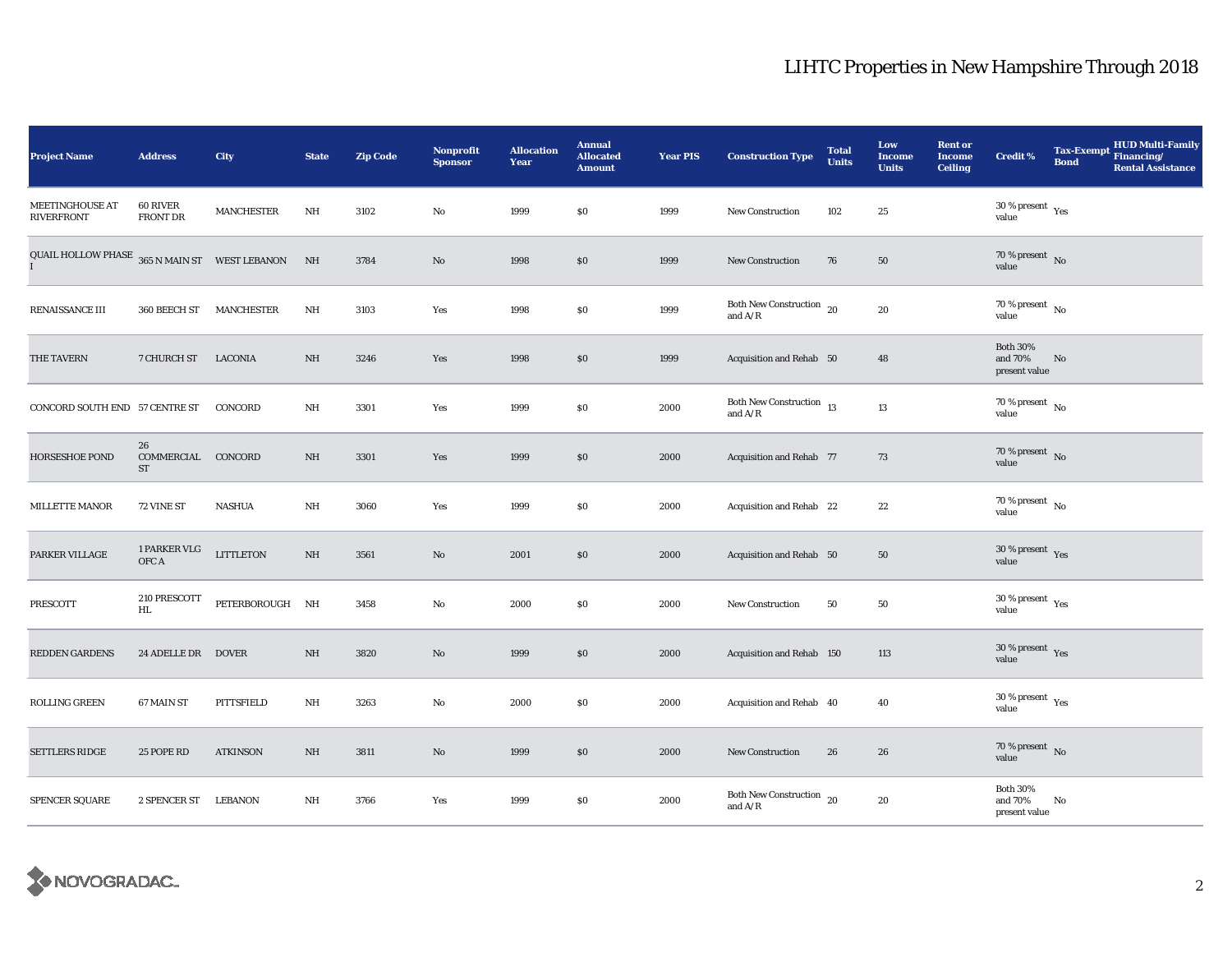| <b>Project Name</b>                                                 | <b>Address</b>           | City              | <b>State</b>            | <b>Zip Code</b> | Nonprofit<br><b>Sponsor</b> | <b>Allocation</b><br><b>Year</b> | <b>Annual</b><br><b>Allocated</b><br><b>Amount</b> | <b>Year PIS</b> | <b>Construction Type</b>                                                                        | <b>Total</b><br><b>Units</b> | Low<br><b>Income</b><br><b>Units</b> | <b>Rent or</b><br><b>Income</b><br><b>Ceiling</b> | <b>Credit %</b>                             | <b>Tax-Exempt</b><br><b>Bond</b> | HUD Multi-Family<br>Financing/<br><b>Rental Assistance</b> |
|---------------------------------------------------------------------|--------------------------|-------------------|-------------------------|-----------------|-----------------------------|----------------------------------|----------------------------------------------------|-----------------|-------------------------------------------------------------------------------------------------|------------------------------|--------------------------------------|---------------------------------------------------|---------------------------------------------|----------------------------------|------------------------------------------------------------|
| <b>RENAISSANCE IV</b>                                               | 95 CEDAR ST              | <b>MANCHESTER</b> | NH                      | 3101            | Yes                         | 1999                             | $\$0$                                              | 2000            | Acquisition and Rehab 23                                                                        |                              | 23                                   |                                                   | <b>Both 30%</b><br>and 70%<br>present value | No                               |                                                            |
| <b>TROY SENIOR</b><br>HOUSING                                       | 13 WATER ST              | <b>TROY</b>       | NH                      | 3465            | Yes                         | 1998                             | \$0                                                | 2000            | Both New Construction 15<br>and $A/R$                                                           |                              | 15                                   |                                                   | <b>Both 30%</b><br>and 70%<br>present value | No                               |                                                            |
| WOODSVILLE MAPLE-<br><b>WALNUT</b>                                  | 9 HIGHLAND ST WOODSVILLE |                   | NH                      | 3785            | Yes                         | 1998                             | \$0                                                | 2000            | Acquisition and Rehab 13                                                                        |                              | 13                                   |                                                   | 70 % present $\hbox{~No}$<br>value          |                                  |                                                            |
| AMMONOOSUC GREEN 155 MAIN ST                                        |                          | LITTLETON         | NH                      | 3561            | Yes                         | 1999                             | \$0                                                | 2001            | Both New Construction 17<br>and $\ensuremath{\mathrm{A}}\xspace/\ensuremath{\mathrm{R}}\xspace$ |                              | 17                                   |                                                   | $30\,\%$ present $_{\, \rm No}$<br>value    |                                  |                                                            |
| ELM ST 1                                                            | 1426 ELM ST              | MANCHESTER        | NH                      | 3101            | Yes                         | 2002                             | \$0                                                | 2001            | Acquisition and Rehab 40                                                                        |                              | 40                                   |                                                   | $30$ % present $\,$ $\rm Yes$<br>value      |                                  |                                                            |
| RENAISSANCE MM<br>(ELM ST 2)                                        | 1398 ELM ST              | MANCHESTER        | NH                      | 3101            | Yes                         | 1999                             | \$0                                                | 2001            | Acquisition and Rehab 28                                                                        |                              | 28                                   |                                                   | <b>Both 30%</b><br>and 70%<br>present value | No                               |                                                            |
| <b>LACONIA</b><br>NEIGHBORHOOD<br><b>INITIATIVE</b>                 | 26 PINE ST               | HILL              | NH                      | 3243            | Yes                         | 1999                             | \$0                                                | 2001            | Both New Construction 19<br>and $A/R$                                                           |                              | 19                                   |                                                   | <b>Both 30%</b><br>and 70%<br>present value | No                               |                                                            |
| QUAIL HOLLOW PHASE $_{\rm 365\,N}$ MAIN ST $_{\rm WEST}$ LEBANON II |                          |                   | $\mathbf{N} \mathbf{H}$ | 3784            | No                          | 2000                             | $\$0$                                              | 2001            | <b>New Construction</b>                                                                         | 38                           | $35\,$                               |                                                   | $70\,\%$ present $\,$ No value              |                                  |                                                            |
| WHISPERING PINES II 70 PLEASANT ST EPPING                           |                          |                   | NH                      | 3042            | Yes                         | 2000                             | \$0                                                | 2001            | New Construction                                                                                | 20                           | 20                                   |                                                   | 70 % present No<br>value                    |                                  |                                                            |
| COLD SPRING MANOR 31 EMERSON<br>$\scriptstyle\rm II$                | $\operatorname{AVE}$     | <b>ROCHESTER</b>  | NH                      | 3867            | Yes                         | 2001                             | \$0                                                | 2002            | <b>New Construction</b>                                                                         | 12                           | 12                                   |                                                   | 70 % present $\,$ No $\,$<br>value          |                                  |                                                            |
| MILLYARD II                                                         | 106 MARKET ST MANCHESTER |                   | NH                      | 3101            | Yes                         | 2000                             | \$0                                                | 2002            | New Construction                                                                                | 20                           | 19                                   |                                                   | 70 % present $\,$ No $\,$<br>value          |                                  |                                                            |
| <b>MOD RIVER - MAD</b><br><b>RIVER</b>                              | 29 SPRING ST             | <b>FARMINGTON</b> | NH                      | 3835            | Yes                         | 2001                             | $\$0$                                              | 2002            | Both New Construction $\,$ 16 $\,$<br>and $\ensuremath{\mathrm{A}}/\ensuremath{\mathrm{R}}$     |                              | 16                                   |                                                   | $70$ % present $\,$ No $\,$<br>value        |                                  |                                                            |
| PARKHURST PLACE                                                     | 2 VETERANS RD AMHERST    |                   | NH                      | 3031            | Yes                         | 2002                             | \$0\$                                              | 2002            | <b>New Construction</b>                                                                         | 42                           | 21                                   |                                                   | $30\,\%$ present $\,$ Yes value             |                                  |                                                            |

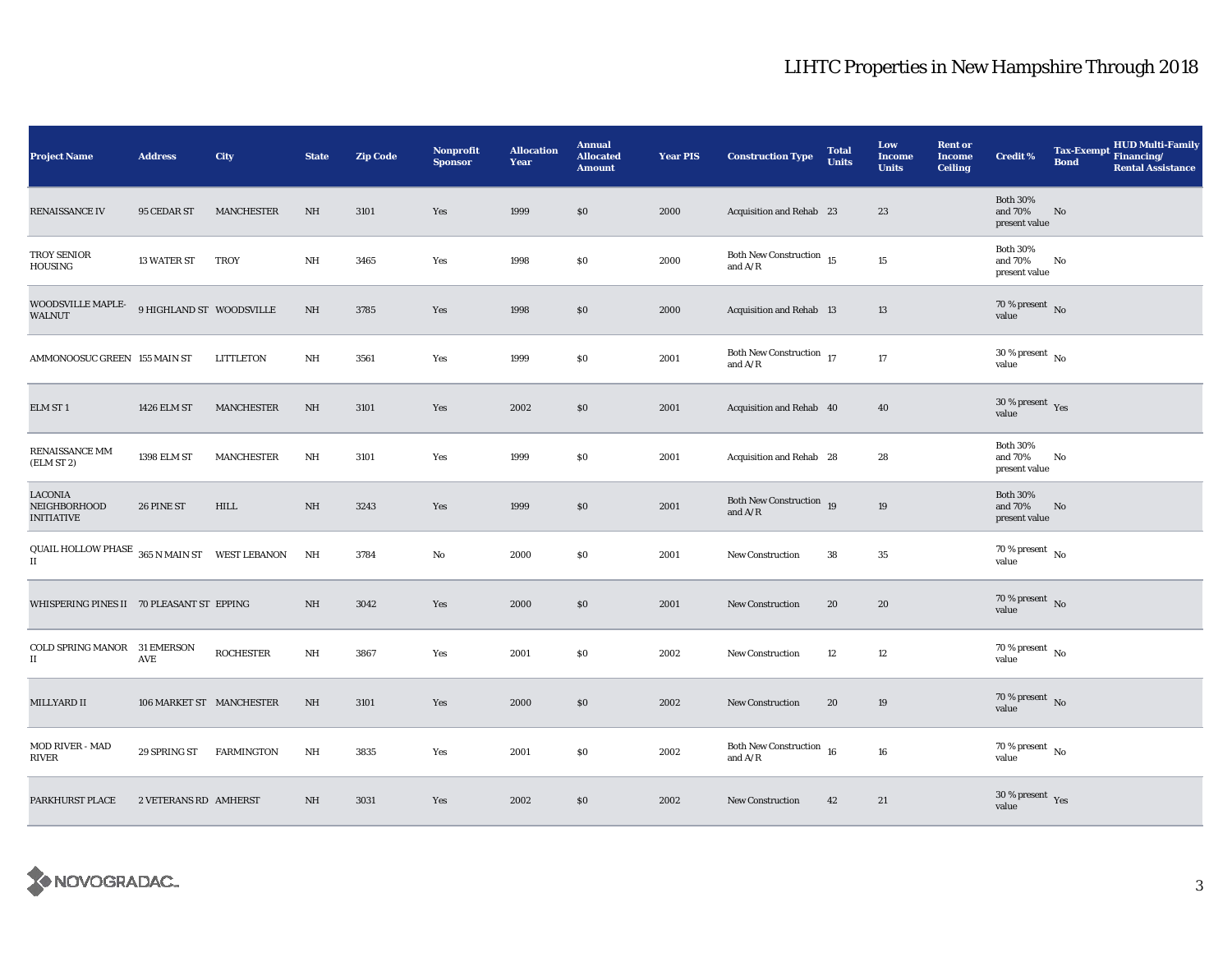| <b>Project Name</b>                                  | <b>Address</b>                              | City              | <b>State</b> | <b>Zip Code</b> | <b>Nonprofit</b><br><b>Sponsor</b> | <b>Allocation</b><br>Year | <b>Annual</b><br><b>Allocated</b><br><b>Amount</b> | <b>Year PIS</b> | <b>Construction Type</b>                                                          | <b>Total</b><br><b>Units</b> | Low<br><b>Income</b><br><b>Units</b> | <b>Rent or</b><br><b>Income</b><br><b>Ceiling</b> | <b>Credit %</b>                             | <b>Bond</b>   | <b>HUD Multi-Family</b><br>Tax-Exempt Financing/<br><b>Rental Assistance</b> |
|------------------------------------------------------|---------------------------------------------|-------------------|--------------|-----------------|------------------------------------|---------------------------|----------------------------------------------------|-----------------|-----------------------------------------------------------------------------------|------------------------------|--------------------------------------|---------------------------------------------------|---------------------------------------------|---------------|------------------------------------------------------------------------------|
| PELHAM TERRACE II                                    | <b>25 WINDHAM</b><br>$\mathbf{R}\mathbf{D}$ | PELHAM            | NH           | 3076            | Yes                                | 2002                      | \$0                                                | 2002            | <b>New Construction</b>                                                           | 48                           | 48                                   |                                                   | $30\,\%$ present $\,$ Yes value             |               |                                                                              |
| RENAISSANCE VI                                       | 282 AUBURN ST MANCHESTER                    |                   | NH           | 3103            | Yes                                | 2000                      | \$0                                                | 2002            | Both New Construction 14<br>and $\ensuremath{\mathrm{A}}/\ensuremath{\mathrm{R}}$ |                              | 14                                   |                                                   | 70 % present $\bar{N}$ o<br>value           |               |                                                                              |
| WINCHESTER SENIOR<br><b>HOUSING</b>                  | 52 WARWICK RD WINCHESTER                    |                   | $\rm{NH}$    | 3470            | Yes                                | 2000                      | \$0                                                | 2002            | New Construction                                                                  | 20                           | 20                                   |                                                   | $70$ % present $\,$ No $\,$<br>value        |               |                                                                              |
| <b>BELLAMY MILLS</b>                                 | 50 MILL ST                                  | <b>DOVER</b>      | NH           | 3820            | No                                 | 2001                      | \$0                                                | 2003            | Acquisition and Rehab 30                                                          |                              | 30                                   |                                                   | 70 % present $\,$ No $\,$<br>value          |               |                                                                              |
| DEERFIELD ELDERLY                                    | 11 OLD CTR RD DEERFIELD                     |                   | NH           | 3037            | Yes                                | 2001                      | $\$0$                                              | 2003            | New Construction                                                                  | 20                           | 20                                   |                                                   | 70 % present $\hbox{~No}$<br>value          |               |                                                                              |
| <b>MASON LAKES/</b><br><b>WINGATE</b>                | 103 BLUEBERRY LACONIA<br>${\rm LN}$         |                   | NH           | 3246            | No                                 | 2003                      | \$0                                                | 2003            | Acquisition and Rehab 100                                                         |                              | 100                                  |                                                   | $30\,\%$ present $\,$ Yes value             |               |                                                                              |
| <b>SANDY LEDGE</b><br>HOUSING                        | 124 CONCORD<br><b>ST</b>                    | <b>BELMONT</b>    | $\rm{NH}$    | 3220            | Yes                                | 2002                      | \$0                                                | 2003            | <b>New Construction</b>                                                           | 11                           | $11\,$                               |                                                   | 70 % present $\hbox{~No}$<br>value          |               |                                                                              |
| <b>UPPER VALLEY</b><br>SUPPORTIVE HOUSING SUPPORT RD | 420 MOUNT                                   | <b>LEBANON</b>    | NH           | 3766            | Yes                                | 2001                      | \$0                                                | 2003            | Both New Construction $_{20}$<br>and $A/R$                                        |                              | 20                                   |                                                   | $70\,\%$ present $\,$ No value              |               |                                                                              |
| <b>WEST SWANZEY</b><br><b>FAMILY</b>                 | 28 MAIN ST                                  | <b>SWANZEY</b>    | NH           | 3446            | Yes                                | 2001                      | \$0\$                                              | 2003            | Both New Construction 18<br>and $\mathrm{A}/\mathrm{R}$                           |                              | 18                                   |                                                   | 70 % present $\,$ No $\,$<br>value          |               |                                                                              |
| <b>WHITE ROCKS PHASES</b><br>I & II                  | 6 BOW CTR RD BOW                            |                   | NH           | 3304            | No                                 | 2001                      | \$0                                                | 2003            | New Construction                                                                  | 116                          | 73                                   |                                                   | 70 % present $\hbox{~No}$<br>value          |               |                                                                              |
| <b>WILLOW CROSSING</b>                               | 41 VILLAGE ST PENACOOK                      |                   | $\rm{NH}$    | 3303            | Yes                                | 2002                      | S <sub>0</sub>                                     | 2003            | <b>New Construction</b>                                                           | 24                           | 24                                   |                                                   | 70 % present $\hbox{~No}$<br>value          |               |                                                                              |
| <b>BICENTENNIAL</b><br>SQUARE                        | 5 MARKET LN CONCORD                         |                   | $\rm{NH}$    | 3301            | Yes                                | 2002                      | \$0                                                | 2004            | Acquisition and Rehab 16                                                          |                              | 16                                   |                                                   | <b>Both 30%</b><br>and 70%<br>present value | $\mathbf{No}$ |                                                                              |
| <b>CEDAR HOUSE</b>                                   | 372 BEECH ST                                | <b>MANCHESTER</b> | NH           | 3103            | Yes                                | 2005                      | $\$0$                                              | 2004            | <b>New Construction</b>                                                           | 30                           | 30                                   |                                                   | $30\,\%$ present $\,$ $\rm Yes$<br>value    |               |                                                                              |

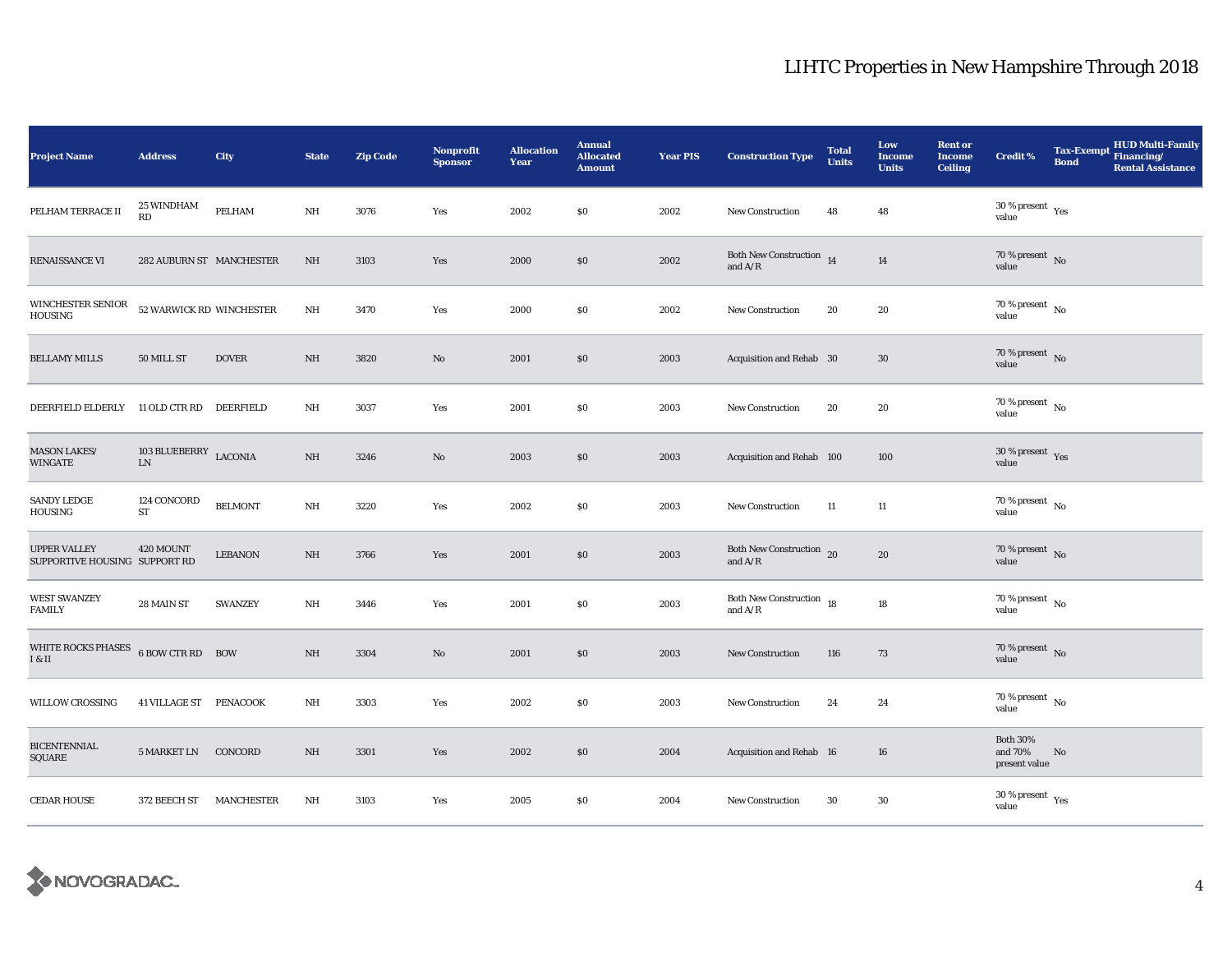| <b>Project Name</b>                                    | <b>Address</b>                                 | City                          | <b>State</b> | <b>Zip Code</b> | Nonprofit<br><b>Sponsor</b> | <b>Allocation</b><br>Year | <b>Annual</b><br><b>Allocated</b><br><b>Amount</b> | <b>Year PIS</b> | <b>Construction Type</b>                   | <b>Total</b><br><b>Units</b> | Low<br><b>Income</b><br><b>Units</b> | <b>Rent or</b><br><b>Income</b><br><b>Ceiling</b> | <b>Credit %</b>                              | <b>Bond</b> | HUD Multi-Family<br>Tax-Exempt Financing/<br><b>Rental Assistance</b> |
|--------------------------------------------------------|------------------------------------------------|-------------------------------|--------------|-----------------|-----------------------------|---------------------------|----------------------------------------------------|-----------------|--------------------------------------------|------------------------------|--------------------------------------|---------------------------------------------------|----------------------------------------------|-------------|-----------------------------------------------------------------------|
| <b>GOLE HOME</b>                                       | 133 ASH ST                                     | <b>MANCHESTER</b>             | NH           | 3104            | No                          | 2003                      | \$0                                                | 2004            | Acquisition and Rehab 37                   |                              | 37                                   |                                                   | <b>Both 30%</b><br>and 70%<br>present value  | No          |                                                                       |
| <b>LAKE VILLAGE</b>                                    | 765 UNION AVE LACONIA                          |                               | NH           | 3246            | Yes                         | 2005                      | $\$0$                                              | 2004            | Acquisition and Rehab 75                   |                              | 75                                   |                                                   | $30\,\%$ present $\,$ $\rm Yes$<br>value     |             |                                                                       |
| <b>LISBON RENEWAL</b>                                  | 185 S MAIN ST LISBON                           |                               | NH           | 3585            | Yes                         | 2003                      | \$0                                                | 2004            | Both New Construction $_{10}$<br>and $A/R$ |                              | 10                                   |                                                   | 30 % present $\overline{N_0}$<br>value       |             |                                                                       |
| <b>MAPLE STREET</b><br>SOMERSWORTH                     | 1 MAPLE ST                                     | SOMERSWORTH                   | NH           | 3878            | No                          | 2002                      | \$0                                                | 2004            | New Construction                           | 37                           | 37                                   |                                                   | 70 % present $\hbox{~No}$<br>value           |             |                                                                       |
| <b>MILLVIEW</b>                                        | 117 UNION AVE LACONIA                          |                               | NH           | 3246            | Yes                         | 2003                      | $\$0$                                              | 2004            | New Construction                           | 18                           | 18                                   |                                                   | $70\,\%$ present $\,$ No value               |             |                                                                       |
| PISCATAQUOG RIVER<br>SENIOR HOUSING                    | 155 AGNES ST                                   | <b>MANCHESTER</b>             | NH           | 3102            | No                          | 2004                      | \$0                                                | 2004            | New Construction                           | 30                           | 30                                   |                                                   | $30\,\%$ present $\,$ $\rm{Yes}$<br>value    |             |                                                                       |
| PORTSMOUTH<br>COTTAGE                                  | 5 JENKINS AVE PORTSMOUTH                       |                               | NH           | 3801            | No                          | 2002                      | \$0                                                | 2004            | Acquisition and Rehab 20                   |                              | 20                                   |                                                   | $70\,\%$ present $${\rm No}$$ value          |             |                                                                       |
| <b>PUNCH</b><br><b>BROOK/BROOKSIDE</b><br><b>PLACE</b> | <b>6 PUNCH BROOK ROCHESTER</b><br><b>WAY</b>   |                               | $\rm{NH}$    | 3839            | No                          | 2003                      | \$0                                                | 2004            | <b>New Construction</b>                    | 89                           | 89                                   |                                                   | $70\,\%$ present $\,$ Yes value              |             |                                                                       |
| ROCHESTER EAST                                         | $33\,\mathrm{HIGHLAND}$<br>$\operatorname{ST}$ | <b>ROCHESTER</b>              | NH           | 3868            | Yes                         | 2005                      | \$0                                                | 2004            | Acquisition and Rehab 48                   |                              | 48                                   |                                                   | 30 % present $\gamma_{\rm{es}}$<br>value     |             |                                                                       |
| <b>SNOW BROOK</b>                                      | <b>19 WARWICK RD WINCHESTER</b>                |                               | NH           | 3470            | Yes                         | 2002                      | \$0                                                | 2004            | <b>New Construction</b>                    | 20                           | 20                                   |                                                   | 70 % present $\hbox{~No}$<br>value           |             |                                                                       |
| PISCATAQUOG RIVER<br><b>FAMILY HOUSING</b>             | 235 AGNES ST MANCHESTER                        |                               | NH           | 3102            |                             | 2004                      | \$0                                                | 2004            | Not Indicated                              | 120                          | 90                                   |                                                   | Not<br>Indicated                             |             |                                                                       |
| BRENTWOOD MANOR 18 MERRIMACK NASHUA<br>APTS            | ${\rm ST}$                                     |                               | $\rm{NH}$    | 3064            | No                          | 2006                      | \$0                                                | 2005            | Acquisition and Rehab 22                   |                              | 22                                   |                                                   | $30$ % present $\rm\thinspace\,Yes$<br>value |             |                                                                       |
| EVERGREEN KNOLL                                        | $\mathbf{R}\mathbf{D}$                         | 851 W SWANZEY WEST SWANZEY NH |              | 3469            | No                          | 2005                      | \$0                                                | 2005            | <b>New Construction</b>                    | 32                           | 32                                   |                                                   | $70\,\%$ present $\,$ No value               |             |                                                                       |

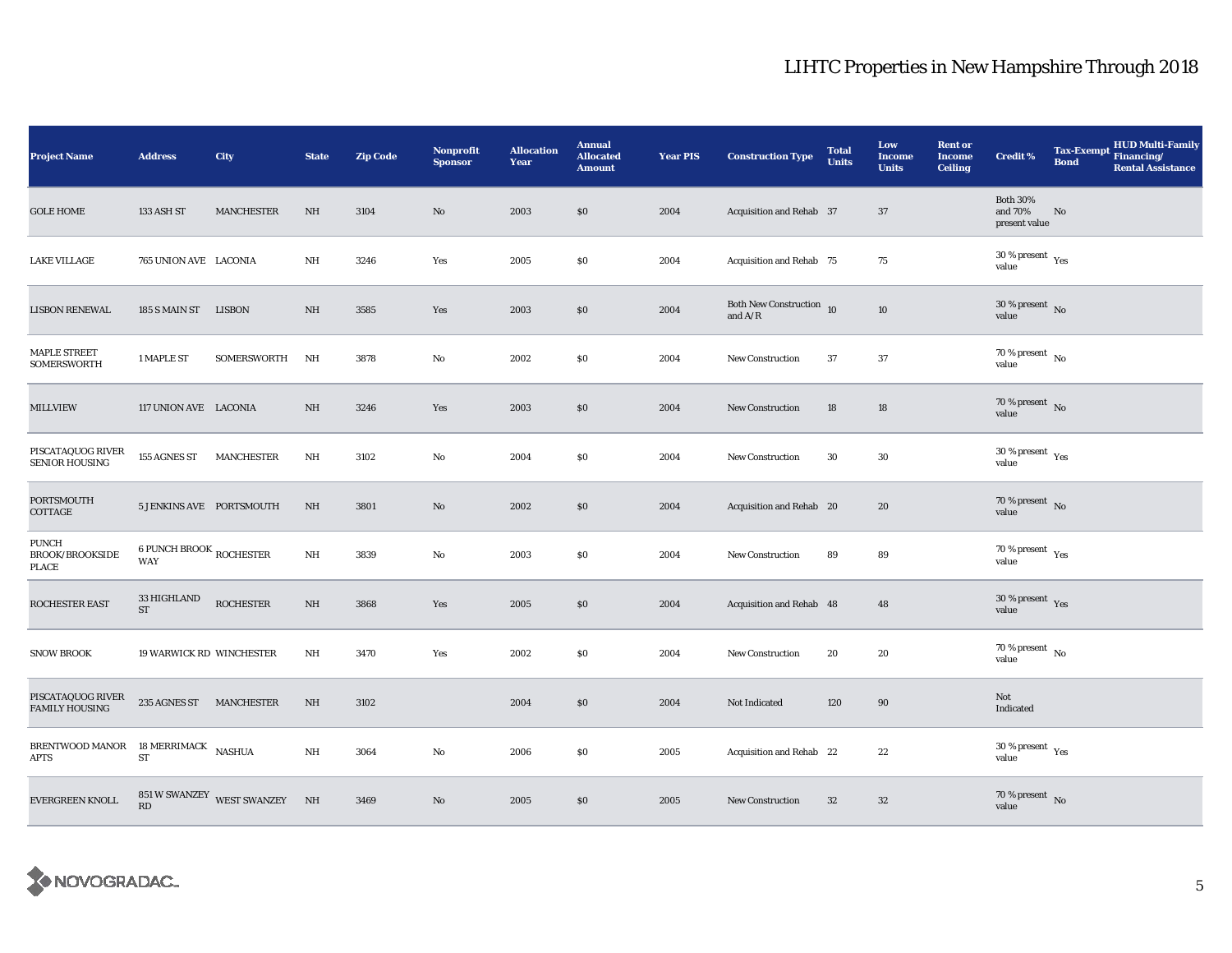| <b>Project Name</b>                            | <b>Address</b>                                           | City         | <b>State</b> | <b>Zip Code</b> | <b>Nonprofit</b><br><b>Sponsor</b> | <b>Allocation</b><br>Year | <b>Annual</b><br><b>Allocated</b><br><b>Amount</b> | <b>Year PIS</b> | <b>Construction Type</b>                   | <b>Total</b><br><b>Units</b> | Low<br><b>Income</b><br><b>Units</b> | <b>Rent or</b><br><b>Income</b><br><b>Ceiling</b> | <b>Credit %</b>                                       | <b>Tax-Exempt</b><br><b>Bond</b> | <b>HUD Multi-Family</b><br>Financing/<br><b>Rental Assistance</b> |
|------------------------------------------------|----------------------------------------------------------|--------------|--------------|-----------------|------------------------------------|---------------------------|----------------------------------------------------|-----------------|--------------------------------------------|------------------------------|--------------------------------------|---------------------------------------------------|-------------------------------------------------------|----------------------------------|-------------------------------------------------------------------|
| <b>FAMILY MILL</b>                             | 394 SECOND ST MANCHESTER                                 |              | $\rm NH$     | 3102            | Yes                                | 2004                      | \$0                                                | 2005            | Acquisition and Rehab 33                   |                              | 33                                   |                                                   | <b>Both 30%</b><br>and 70%<br>present value           | No                               |                                                                   |
| <b>KEENE HIGHLANDS</b>                         | 11 CITIZENS<br><b>WAY</b>                                | <b>KEENE</b> | $\rm{NH}$    | 3431            | Yes                                | 2004                      | $\$0$                                              | 2005            | <b>New Construction</b>                    | 40                           | 40                                   |                                                   | 70 % present $\overline{N_0}$<br>value                |                                  |                                                                   |
| MILFORD MILLS<br>PHASES I & II                 | 40 BRIDGE ST                                             | MILFORD      | NH           | 3055            | Yes                                | 2005                      | \$0                                                | 2005            | Both New Construction 70<br>and $A/R$      |                              | 70                                   |                                                   | 30 % present $\rm\thinspace\gamma_{\rm e s}$<br>value |                                  |                                                                   |
| <b>OLD WELLINGTON</b><br><b>ROAD APTS</b>      | 495 OLD<br>WELLINGTON MANCHESTER<br>RD                   |              | NH           | 3104            | $\mathbf{N}\mathbf{o}$             | 2006                      | \$0                                                | 2005            | New Construction                           | 90                           | 90                                   |                                                   | $30\,\%$ present $\,$ Yes value                       |                                  |                                                                   |
| STRAW MANSION                                  | 11 TEMPLE CT                                             | MANCHESTER   | $\rm{NH}$    | 3104            | Yes                                | 2005                      | \$0                                                | 2005            | Both New Construction $\,$ 33<br>and $A/R$ |                              | $\bf 33$                             |                                                   | $70$ % present $\,$ No $\,$<br>value                  |                                  |                                                                   |
| <b>CASIMIR PLACE</b>                           | 119 TEMPLE ST NASHUA                                     |              | NH           | 3060            | Yes                                | 2004                      | \$377,976                                          | 2006            | Both New Construction 28<br>and $A/R$      |                              | ${\bf 28}$                           | 60% AMGI                                          | <b>Both 30%</b><br>and 70%<br>present value           | No                               |                                                                   |
| <b>BETTY'S DREAM</b>                           | 75<br>LONGMEADOW PORTSMOUTH<br>LN                        |              | NH           | 3801            | No                                 | 2006                      | \$755,667                                          | 2006            | Acquisition and Rehab 24                   |                              | 24                                   | 60% AMGI                                          | $30$ % present $\rm\thinspace_{Yes}$<br>value         |                                  |                                                                   |
| WADLEIGH<br>FALLS/NEWMARKET                    | $290\,\mbox{WADLEIGH}\quad$ NEWMARKET<br><b>FALLS RD</b> |              | NH           | 3857            | $\mathbf{N}\mathbf{o}$             | 2005                      | \$382,262                                          | 2006            | New Construction                           | 57                           | 57                                   | 60% AMGI                                          | $70$ % present $\,$ No $\,$<br>value                  |                                  |                                                                   |
| <b>GILFORD VILLAGE</b><br>KNOLL II             | 41 POTTER HILL $\,$ GILFORD<br>RD                        |              | $\rm{NH}$    | 3249            | No                                 | 2006                      | \$130,348                                          | 2006            | New Construction                           | 24                           | 24                                   | 60% AMGI                                          | $30\,\%$ present $\,$ Yes value                       |                                  |                                                                   |
| <b>STONE ARCH FAMILY</b>                       | 823 CT ST                                                | <b>KEENE</b> | NH           | 3431            | $\mathbf{N}\mathbf{o}$             | 2004                      | \$364,753                                          | 2006            | <b>New Construction</b>                    | 24                           | 24                                   | 60% AMGI                                          | $70$ % present $\,$ No $\,$<br>value                  |                                  |                                                                   |
| <b>WARWICK MEADOW</b><br><b>SENIOR HOUSING</b> | <b>68 WARWICK RD WINCHESTER</b>                          |              | $\rm{NH}$    | 3470            | Yes                                | 2005                      | \$264,374                                          | 2006            | New Construction                           | 20                           | 20                                   | 60% AMGI                                          | 70 % present $\,$ No $\,$<br>value                    |                                  |                                                                   |
| <b>SCOTT MILL</b>                              | 22 STRAFFORD<br><b>ST</b>                                | LACONIA      | NH           | 3246            | No                                 | 2005                      | \$691,311                                          | 2006            | Acquisition and Rehab 60                   |                              | 50                                   | 60% AMGI                                          | $70\,\%$ present $\,$ No value                        |                                  |                                                                   |
| MECHANIC SCHOOL                                | 19 HAWTHORNE $_{\rm LACONIA}$<br><b>ST</b>               |              | $\rm{NH}$    | 3246            | Yes                                | 2005                      | \$95,632                                           | 2006            | Acquisition and Rehab 6                    |                              | $6\phantom{.0}$                      | 60% AMGI                                          | $70$ % present $\,$ No $\,$<br>value                  |                                  |                                                                   |

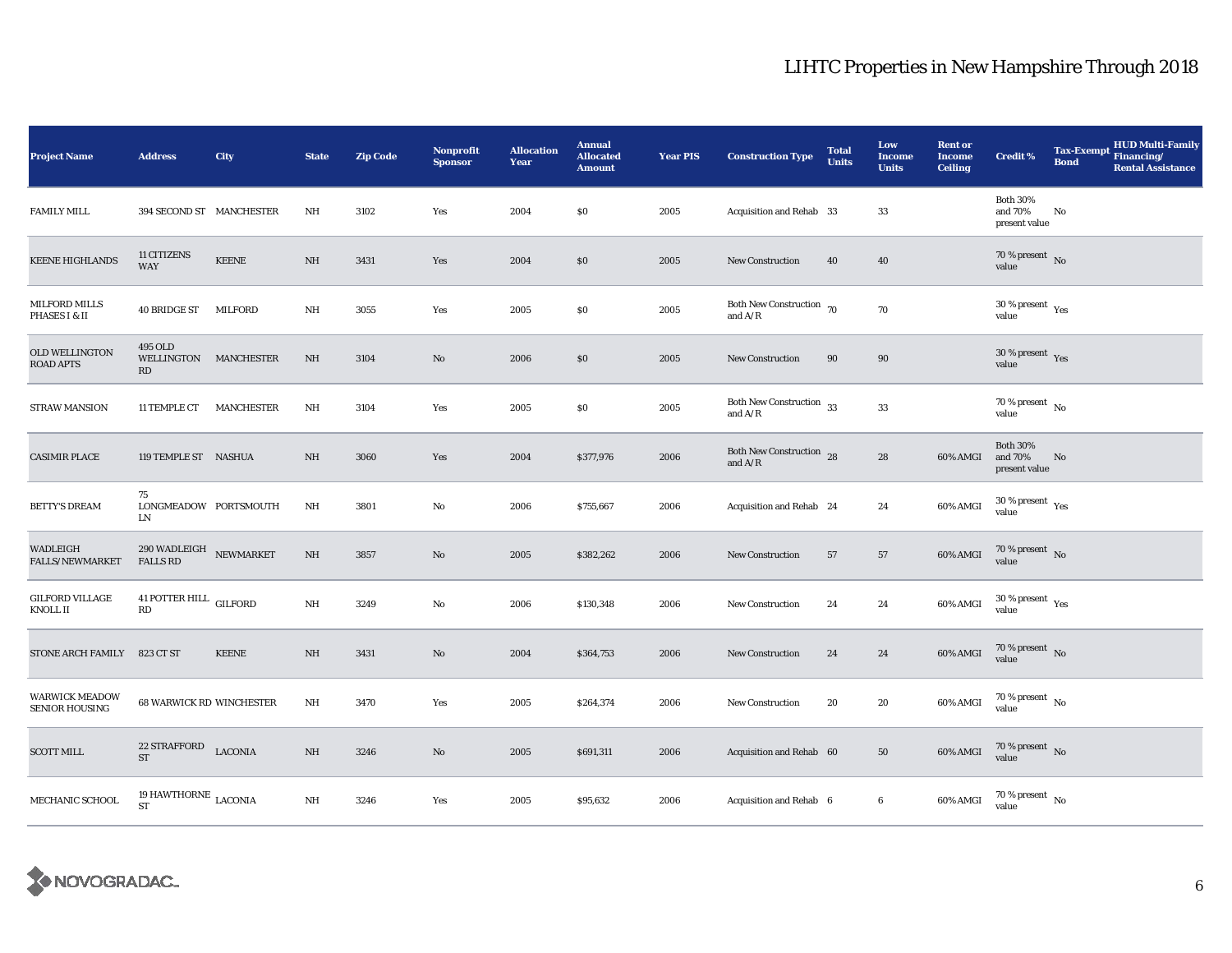| <b>Project Name</b>                                            | <b>Address</b>                       | City             | <b>State</b> | <b>Zip Code</b> | Nonprofit<br><b>Sponsor</b> | <b>Allocation</b><br>Year | <b>Annual</b><br><b>Allocated</b><br><b>Amount</b> | <b>Year PIS</b> | <b>Construction Type</b> | <b>Total</b><br><b>Units</b> | Low<br><b>Income</b><br><b>Units</b> | <b>Rent or</b><br><b>Income</b><br><b>Ceiling</b> | <b>Credit %</b>                               | <b>Tax-Exempt</b><br><b>Bond</b> | <b>HUD Multi-Family</b><br>Financing/<br><b>Rental Assistance</b> |
|----------------------------------------------------------------|--------------------------------------|------------------|--------------|-----------------|-----------------------------|---------------------------|----------------------------------------------------|-----------------|--------------------------|------------------------------|--------------------------------------|---------------------------------------------------|-----------------------------------------------|----------------------------------|-------------------------------------------------------------------|
| STONE ARCH SENIOR<br>HOUSING                                   | 835 CT ST                            | <b>KEENE</b>     | NH           | 3431            | No                          | 2005                      | \$400,017                                          | 2006            | <b>New Construction</b>  | 33                           | $33\,$                               | 60% AMGI                                          | $70\,\%$ present $\,$ No value                |                                  |                                                                   |
| <b>ALSTEAD SENIOR</b><br>HOUSING                               | 49 PLEASANT ST ALSTEAD               |                  | NH           | 3602            | Yes                         | 2006                      | \$148,365                                          | 2007            | <b>New Construction</b>  | 20                           | 20                                   | 60% AMGI                                          | $30$ % present $\,$ $\rm Yes$<br>value        |                                  |                                                                   |
| <b>BROWN SCHOOL</b>                                            | 435 AMORY ST MANCHESTER              |                  | NH           | 3102            | No                          | 2006                      | \$449,944                                          | 2007            | Acquisition and Rehab 34 |                              | 34                                   | 60% AMGI                                          | $70\,\%$ present $\,$ No value                |                                  |                                                                   |
| <b>ENCORE LIUSCOTT</b>                                         | 20 COLUMBUS<br>AVE                   | <b>ROCHESTER</b> | $\rm{NH}$    | 3867            | No                          | 2006                      | \$740,471                                          | 2007            | Acquisition and Rehab 58 |                              | 58                                   | 60% AMGI                                          | 70 % present $\hbox{~No}$<br>value            |                                  |                                                                   |
| FRIEDMAN COURT<br><b>FAMILY</b>                                | 19 OLD<br><b>SUNCOOK RD</b>          | CONCORD          | $_{\rm NH}$  | 3301            | Yes                         | 2005                      | \$660,716                                          | 2007            | <b>New Construction</b>  | 54                           | 54                                   | 60% AMGI                                          | $70\,\%$ present $\,$ No $\,$<br>value        |                                  |                                                                   |
| <b>HILLVIEW</b><br><b>BETHLEHEM</b>                            | <b>46 AGASSIZ ST</b>                 | <b>BETHLEHEM</b> | NH           | 3574            | Yes                         | 2007                      | \$58,698                                           | 2007            | Acquisition and Rehab 20 |                              | 20                                   | 60% AMGI                                          | $30\,\%$ present $\,$ Yes value               |                                  |                                                                   |
| JAFFREY MILL APTS                                              | 2 N ST                               | <b>JAFFREY</b>   | NH           | 3452            | No                          | 2006                      | \$403,388                                          | 2007            | Acquisition and Rehab 30 |                              | $30\,$                               | 60% AMGI                                          | $70\,\%$ present $\,$ No value                |                                  |                                                                   |
| REMICK TAMWORTH - 145 TAMWORTH TAMWORTH<br><b>REMICK ACRES</b> | $\mathbf{R}\mathbf{D}$               |                  | $\rm{NH}$    | 3886            | Yes                         | 2007                      | \$71,432                                           | 2007            | Acquisition and Rehab 24 |                              | 24                                   | 60% AMGI                                          | $30\,\%$ present $\,$ $\rm Yes$<br>value      |                                  |                                                                   |
| <b>SALEM SENIOR</b>                                            | <b>48 TELFER CIR SALEM</b>           |                  | NH           | 3079            | No                          | 2006                      | \$117,071                                          | 2007            | New Construction         | 24                           | 24                                   | 60% AMGI                                          | $30$ % present $\sqrt{\mathrm{Yes}}$<br>value |                                  |                                                                   |
| RENAISSANCE VIII<br>(SILVER MILL)                              | 246<br>SOMERVILLE ST $\,$ MANCHESTER |                  | $\rm{NH}$    | 3103            | Yes                         | 2006                      | \$687,388                                          | 2007            | Acquisition and Rehab 57 |                              | 57                                   | 60% AMGI                                          | $70$ % present $\,$ No $\,$<br>value          |                                  |                                                                   |
| <b>SQUAMSCOTT BLOCK</b>                                        | 130 WATER ST                         | <b>EXETER</b>    | NH           | 3833            | $\rm No$                    | 2006                      | \$100,664                                          | 2007            | New Construction         | 30                           | ${\bf 16}$                           | 60% AMGI                                          | $30$ % present $\sqrt{\mathrm{Yes}}$<br>value |                                  |                                                                   |
| <b>COCHECO PARK APTS</b>                                       | 40 CHESTNUT<br>ST                    | <b>DOVER</b>     | $\rm{NH}$    | 3820            | No                          | 2009                      | \$207,835                                          | 2008            | Acquisition and Rehab 78 |                              | 78                                   | 60% AMGI                                          | $30\,\%$ present $\,$ Yes value               |                                  |                                                                   |
| <b>FAMILY WILLOWS</b>                                          | 161 S BEECH ST MANCHESTER            |                  | NH           | 3103            | Yes                         | 2006                      | \$341,989                                          | 2008            | Acquisition and Rehab 29 |                              | 29                                   | 60% AMGI                                          | $70\,\%$ present $\,$ No value                |                                  |                                                                   |

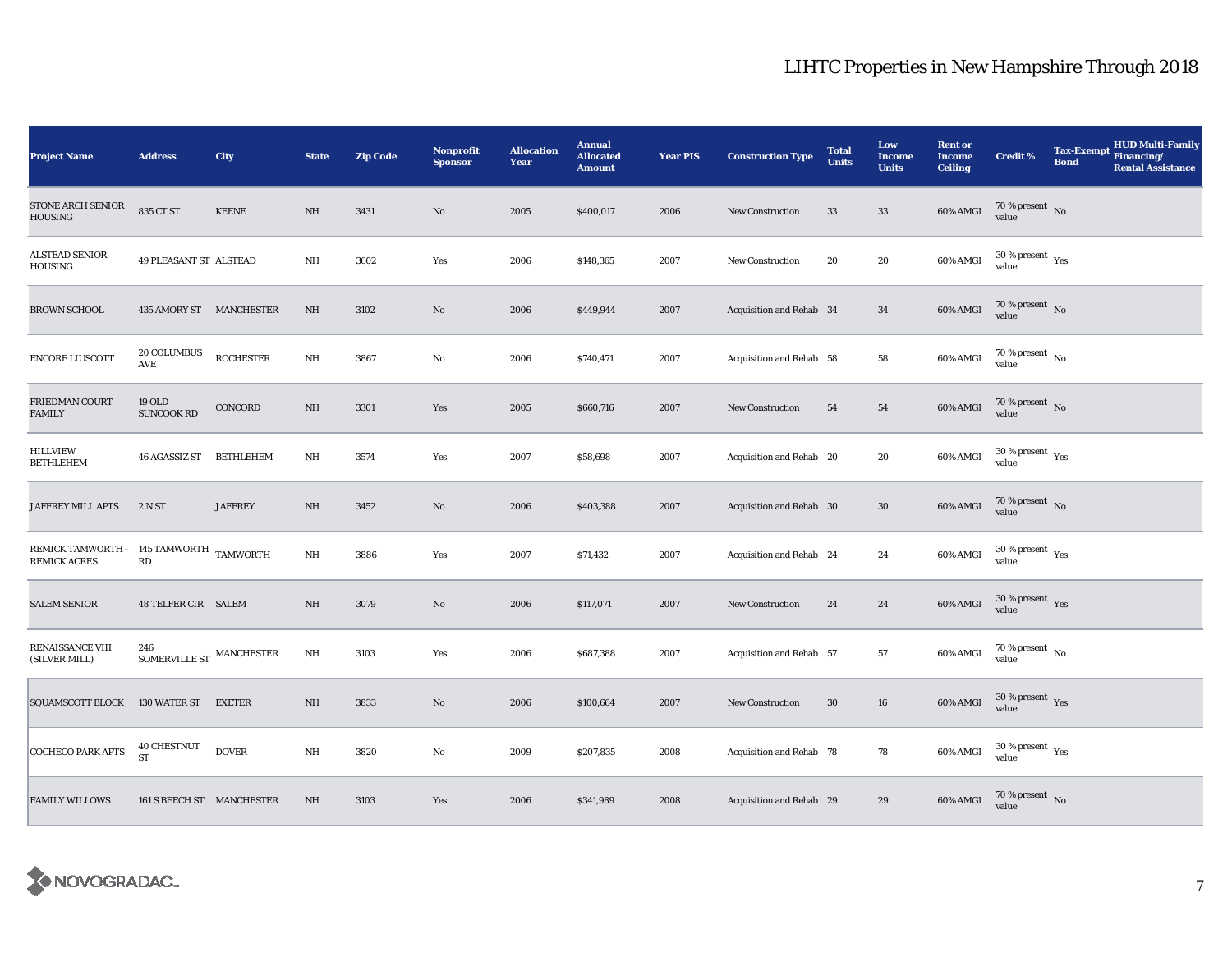| <b>Project Name</b>                                                                                                                                                                                             | <b>Address</b>                              | City              | <b>State</b>            | <b>Zip Code</b> | Nonprofit<br><b>Sponsor</b> | <b>Allocation</b><br>Year | <b>Annual</b><br><b>Allocated</b><br><b>Amount</b> | <b>Year PIS</b> | <b>Construction Type</b>                  | <b>Total</b><br><b>Units</b> | Low<br><b>Income</b><br><b>Units</b> | <b>Rent or</b><br><b>Income</b><br><b>Ceiling</b> | <b>Credit %</b>                             | <b>Tax-Exempt</b><br><b>Bond</b> | <b>HUD Multi-Family</b><br>Financing/<br><b>Rental Assistance</b> |
|-----------------------------------------------------------------------------------------------------------------------------------------------------------------------------------------------------------------|---------------------------------------------|-------------------|-------------------------|-----------------|-----------------------------|---------------------------|----------------------------------------------------|-----------------|-------------------------------------------|------------------------------|--------------------------------------|---------------------------------------------------|---------------------------------------------|----------------------------------|-------------------------------------------------------------------|
| FRIEDMAN COURT SENI <sup>13</sup> OLD<br>SUNCOOK RD                                                                                                                                                             |                                             | CONCORD           | NH                      | 3301            | Yes                         | 2007                      | \$472,500                                          | 2008            | New Construction                          | 41                           | 41                                   | 60% AMGI                                          | $70\,\%$ present $\,$ No value              |                                  |                                                                   |
| <b>GATEWOOD MANOR</b>                                                                                                                                                                                           | 27 WILL ST                                  | <b>NASHUA</b>     | $\rm NH$                | 3060            | $\rm No$                    | 2008                      | \$525,209                                          | 2008            | Both New Construction 98<br>and $\rm A/R$ |                              | $\bf{98}$                            | 60% AMGI                                          | $30\,\%$ present $\,$ $_{\rm Yes}$<br>value |                                  |                                                                   |
| GILES $1 & 2$                                                                                                                                                                                                   | 2 GRANITE LN HANOVER                        |                   | $\rm{NH}$               | 3755            | Yes                         | 2006                      | \$1,034,193                                        | 2008            | New Construction                          | 99                           | $75\,$                               | 60% AMGI                                          | $70\,\%$ present $\,$ No value              |                                  |                                                                   |
| <b>MAPLE HILL ACRES</b>                                                                                                                                                                                         | 7 CEDAR HILL<br><b>DR</b>                   | <b>BELMONT</b>    | NH                      | 3220            | No                          | 2006                      | \$714,616                                          | 2008            | <b>New Construction</b>                   | 32                           | $32\,$                               | 60% AMGI                                          | $70\,\%$ present $\,$ No value              |                                  |                                                                   |
| <b>STELLA ARMS</b>                                                                                                                                                                                              | 226 KARATZAS<br>AVE                         | <b>MANCHESTER</b> | $\mathbf{N} \mathbf{H}$ | 3104            | $\rm No$                    | 2007                      | \$783,329                                          | 2008            | New Construction                          | 66                           | 66                                   | 60% AMGI                                          | $70\,\%$ present $\,$ No value              |                                  |                                                                   |
| <b>BOYNTON</b>                                                                                                                                                                                                  | 31 BOYNTON RD MEREDITH                      |                   | NH                      | 3253            | Yes                         | 2007                      | \$531,936                                          | 2009            | <b>New Construction</b>                   | $32\,$                       | $32\,$                               | 60% AMGI                                          | $70\,\%$ present $\,$ No value              |                                  |                                                                   |
| <b>LAFAYETTE SCHOOL</b>                                                                                                                                                                                         | $100$ LAFAYETTE $\_$ PORTSMOUTH $\_$<br>RD. |                   | $\mathbf{N} \mathbf{H}$ | 3801            | $\rm No$                    | 2008                      | \$224,820                                          | 2009            | Acquisition and Rehab 10                  |                              | $10\,$                               | 60% AMGI                                          | $70\,\%$ present $\,$ No value              |                                  |                                                                   |
| $\begin{tabular}{ll} \bf{RAILROAD SQUARE \, SEN} \end{tabular} \begin{tabular}{ll} \bf{RAILROAD} \end{tabular} \begin{tabular}{ll} \bf{SAILROAD} \end{tabular} \begin{tabular}{ll} \bf{SAILROAD} \end{tabular}$ |                                             |                   | $\rm NH$                | 3431            | Yes                         | 2007                      | \$476,107                                          | 2009            | <b>New Construction</b>                   | 24                           | 24                                   | 60% AMGI                                          | $70\,\%$ present $\,$ No value              |                                  |                                                                   |
| SIDORAS TERRACE                                                                                                                                                                                                 | <b>82 KARATZAS</b><br>$\operatorname{AVE}$  | <b>MANCHESTER</b> | $\mathbf{N} \mathbf{H}$ | 3104            | $\rm No$                    | 2008                      | \$669,661                                          | 2009            | <b>New Construction</b>                   | 72                           | 72                                   | 60% AMGI                                          | $70\,\%$ present $\,$ No $\,$<br>value      |                                  |                                                                   |
| <b>ABINGTON SQUARE</b>                                                                                                                                                                                          | 32 MYSTIC<br><b>BROOK WAY</b>               | <b>MANCHESTER</b> | NH                      | 3102            | Yes                         | 2009                      | \$109,536                                          | 2010            | New Construction                          | 25                           | $\bf 25$                             | 60% AMGI                                          | $70\,\%$ present $\,$ No value              |                                  |                                                                   |
| <b>CITYSIDE FAMILY HOUS 92 WATER ST</b>                                                                                                                                                                         |                                             | <b>KEENE</b>      | NH                      | 3431            | Yes                         | 2009                      | \$295,305                                          | 2011            | <b>New Construction</b>                   | 24                           | 24                                   | 60% AMGI                                          | 70 % present $\hbox{~No}$<br>value          |                                  | No                                                                |
| COLISEUM SENIORS RES <sup>7</sup> COLISEUM                                                                                                                                                                      |                                             | <b>NASHUA</b>     | $\rm{NH}$               | 3063            | Yes                         | 2010                      | \$248,911                                          | 2011            | New Construction                          | 40                           | 40                                   | 60% AMGI                                          | $30\,\%$ present $\,$ Yes value             |                                  | $\mathbf{No}$                                                     |
| LAURETTE SWEENEY AP 750 S PORTER ST MANCHESTER                                                                                                                                                                  |                                             |                   | $\rm{NH}$               | 3103            | Yes                         | 2010                      | \$420,462                                          | 2011            | New Construction                          | $30\,$                       | $30\,$                               | 60% AMGI                                          | $70\,\%$ present $\,$ No value              |                                  |                                                                   |

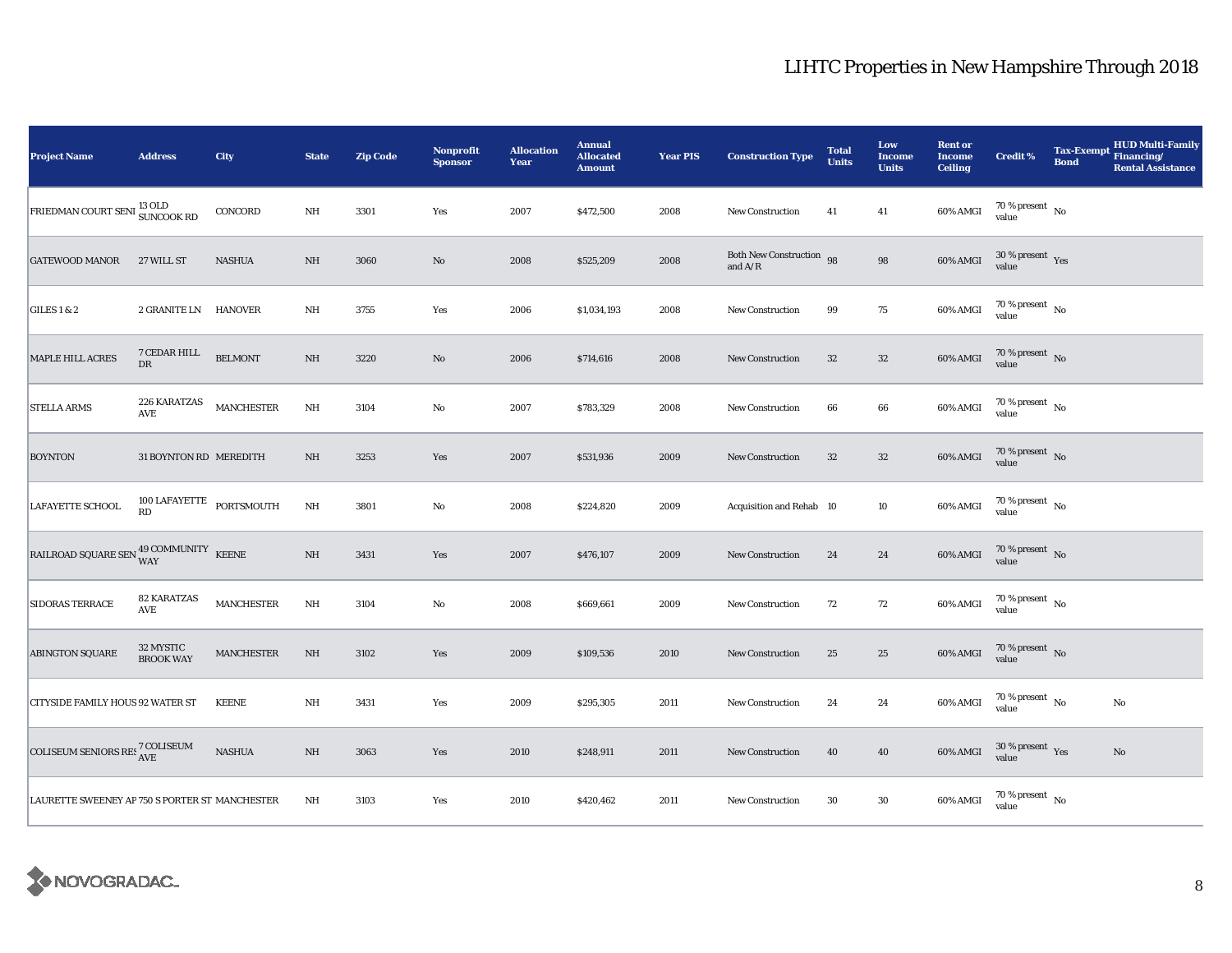| <b>Project Name</b>                                      | <b>Address</b>           | City              | <b>State</b> | <b>Zip Code</b> | <b>Nonprofit</b><br><b>Sponsor</b> | <b>Allocation</b><br>Year | <b>Annual</b><br><b>Allocated</b><br><b>Amount</b> | <b>Year PIS</b> | <b>Construction Type</b>  | <b>Total</b><br><b>Units</b> | Low<br>Income<br><b>Units</b> | <b>Rent or</b><br><b>Income</b><br><b>Ceiling</b> | <b>Credit %</b>                              | <b>Tax-Exempt</b><br><b>Bond</b> | <b>HUD Multi-Family</b><br>Financing/<br><b>Rental Assistance</b> |
|----------------------------------------------------------|--------------------------|-------------------|--------------|-----------------|------------------------------------|---------------------------|----------------------------------------------------|-----------------|---------------------------|------------------------------|-------------------------------|---------------------------------------------------|----------------------------------------------|----------------------------------|-------------------------------------------------------------------|
| <b>LOWELL ST</b>                                         | 136 LOWELL ST MANCHESTER |                   | NH           | 3104            | Yes                                | 2010                      | \$0                                                | 2011            | Acquisition and Rehab 17  |                              | 17                            | 60% AMGI                                          | Not<br>Indicated                             | No                               |                                                                   |
| <b>MALLARD PLACE</b>                                     | 12 MALLARD LN HOOKSETT   |                   | $\rm{NH}$    | 3106            | Yes                                | 2010                      | \$84,974                                           | 2011            | <b>New Construction</b>   | 16                           | ${\bf 16}$                    | 60% AMGI                                          | $70\,\%$ present $\,$ $\rm Yes$<br>value     |                                  |                                                                   |
| <b>MENNINO PLACE</b>                                     | 51 STORRS ST             | CONCORD           | NH           | 3301            | Yes                                | 2010                      | \$800,000                                          | 2011            | New Construction          | 45                           | $45\,$                        | 60% AMGI                                          | $70\,\%$ present $\,$ No value               |                                  |                                                                   |
| PAYSON VILLAGE SENIO $_{\rm RD}^{30}$ PAYSON HILL RINDGE |                          |                   | $\rm{NH}$    | 3461            | $\rm No$                           | 2009                      | \$235,000                                          | 2011            | New Construction          | 24                           | 24                            | 60% AMGI                                          | $70\,\%$ present $\,$ No value               |                                  |                                                                   |
| <b>SUGAR RIVER MILLS</b>                                 | 7 HERITAGE DR CLAREMONT  |                   | $\rm NH$     | 3743            | Yes                                | 2010                      | \$345,747                                          | 2011            | Acquisition and Rehab 162 |                              | 154                           | 60% AMGI                                          | $30$ % present $\,$ $\rm Yes$<br>value       |                                  | Yes                                                               |
| <b>WAMESIT PLACE</b>                                     | 65 HOLIDAY DR PORTSMOUTH |                   | $\rm{NH}$    | 3801            | Yes                                | 2011                      | \$393,290                                          | 2011            | Acquisition and Rehab 100 |                              | 93                            | 60% AMGI                                          | $30\,\%$ present $\,$ Yes value              |                                  | Yes                                                               |
| <b>MCKEE INN</b>                                         | 186 MAIN ST              | <b>LANCASTER</b>  | $\rm NH$     | 3584            | Yes                                | 2011                      | \$117,500                                          | 2012            | Acquisition and Rehab 35  |                              | $\bf 35$                      | 60% AMGI                                          | $30\,\%$ present $\,$ Yes value              |                                  | Yes                                                               |
| <b>OPERA BLOCK</b>                                       | 65 CENTRAL ST WOODSVILLE |                   | $\rm{NH}$    | 3785            | Yes                                | 2011                      | \$165,641                                          | 2012            | Acquisition and Rehab 34  |                              | 34                            | 60% AMGI                                          | $30\,\%$ present $\,$ Yes value              |                                  | Yes                                                               |
| XAVIER HOUSE                                             | 25 MORGAN ST NASHUA      |                   | $\rm NH$     | 3064            | Yes                                | 2012                      | \$112,295                                          | 2012            | Acquisition and Rehab 34  |                              | $34\,$                        | 60% AMGI                                          | $30\,\%$ present $\,$ Yes value              |                                  | Yes                                                               |
| MOUNTAINVIEW                                             | 1 SUNSET PL              | CENTER OSSIPEE NH |              | 3814            | No                                 | 2012                      | \$64,188                                           | 2012            | Acquisition and Rehab 24  |                              | 24                            | 60% AMGI                                          | $30$ % present $\rm\thinspace\,Yes$<br>value |                                  | Yes                                                               |
| <b>BROOKBEND WEST</b>                                    | 82 MEADOW RD KEENE       |                   | NH           | 3431            | Yes                                | 2011                      | \$583,108                                          | 2012            | <b>New Construction</b>   | 35                           | 31                            | 60% AMGI                                          | 70 % present $\hbox{~No}$<br>value           |                                  | Yes                                                               |
| <b>RUSH SQUARE</b>                                       | 171 RUSH RD              | <b>HENNIKER</b>   | $\rm{NH}$    | 3242            | Yes                                | 2013                      | \$113,943                                          | 2012            | Acquisition and Rehab 40  |                              | 40                            | 60% AMGI                                          | $30\,\%$ present $\,$ Yes value              |                                  | Yes                                                               |
| <b>HIGHLAND HOUSE</b>                                    | 30 HIGHLAND<br><b>ST</b> | WHITEFIELD        | $\rm{NH}$    | 3598            | Yes                                | 2012                      | \$88,969                                           | 2012            | Acquisition and Rehab 36  |                              | ${\bf 36}$                    | 60% AMGI                                          | $30\,\%$ present $\,$ Yes value              |                                  | Yes                                                               |

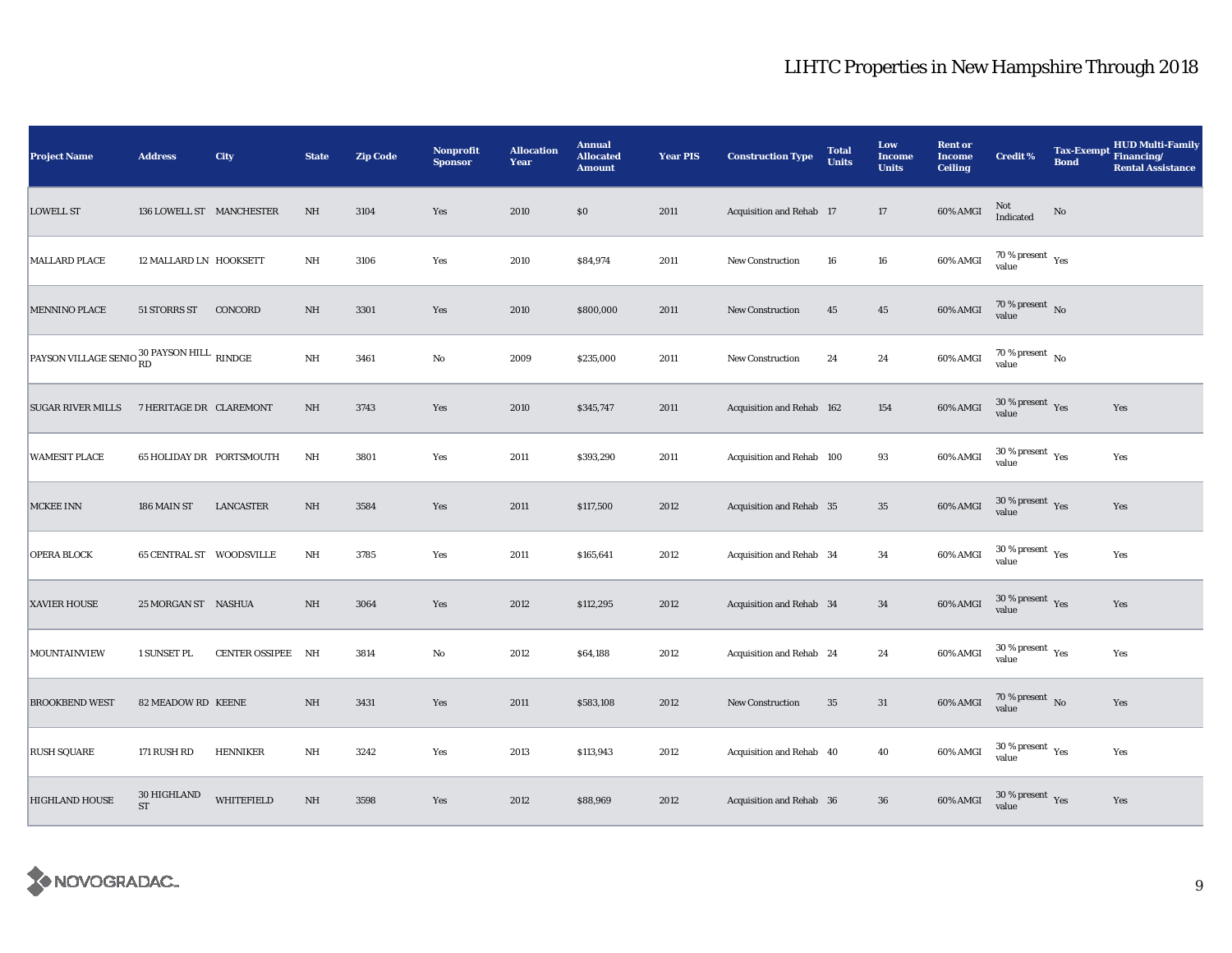| <b>Project Name</b>                             | <b>Address</b>                | City             | <b>State</b> | <b>Zip Code</b> | Nonprofit<br><b>Sponsor</b> | <b>Allocation</b><br>Year | <b>Annual</b><br><b>Allocated</b><br><b>Amount</b> | <b>Year PIS</b> | <b>Construction Type</b> | <b>Total</b><br><b>Units</b> | Low<br><b>Income</b><br><b>Units</b> | <b>Rent or</b><br><b>Income</b><br><b>Ceiling</b> | <b>Credit %</b>                              | <b>Tax-Exempt</b><br><b>Bond</b> | <b>HUD Multi-Family</b><br>Financing/<br><b>Rental Assistance</b> |
|-------------------------------------------------|-------------------------------|------------------|--------------|-----------------|-----------------------------|---------------------------|----------------------------------------------------|-----------------|--------------------------|------------------------------|--------------------------------------|---------------------------------------------------|----------------------------------------------|----------------------------------|-------------------------------------------------------------------|
| <b>CONWAY PINES</b>                             | 404 POLIQUIN<br>DR            | CONWAY           | $\rm{NH}$    | 3818            | $\rm No$                    | 2011                      | \$625,605                                          | 2012            | <b>New Construction</b>  | 32                           | $32\,$                               | 60% AMGI                                          | $70\,\%$ present $\,$ No value               |                                  | No                                                                |
| PLYMOUTH WOODS                                  | 38 MARIE WAY PLYMOUTH         |                  | NH           | 3264            | $\mathbf{No}$               | 2011                      | \$474,030                                          | 2012            | <b>New Construction</b>  | 24                           | 24                                   | 60% AMGI                                          | 70 % present No<br>value                     |                                  | Yes                                                               |
| HARRIMAN HILL                                   | 24 BECK DR                    | <b>WOLFEBORO</b> | $\rm{NH}$    | 3894            | Yes                         | 2010                      | \$583,000                                          | 2012            | New Construction         | 24                           | 24                                   | 60% AMGI                                          | 70 % present $\hbox{~No}$<br>value           |                                  | No                                                                |
| <b>NEWPORT HOUSE</b>                            | 17 PEARL ST                   | <b>NEWPORT</b>   | NH           | 3773            | Yes                         | 2012                      | \$132,946                                          | 2013            | Acquisition and Rehab 44 |                              | 44                                   | 60% AMGI                                          | $30\,\%$ present $\,$ $\rm Yes$<br>value     |                                  | Yes                                                               |
| RIVERMERE COMMUNIT 22 TANNERY LN LEBANON        |                               |                  | NH           | 3766            | Yes                         | 2012                      | \$407,753                                          | 2013            | New Construction         | 21                           | 21                                   | 60% AMGI                                          | 70 % present $\hbox{~No}$<br>value           |                                  | No                                                                |
| POND VIEW APARTMEN' 104 PLEASANT                |                               | CONWAY           | $\rm NH$     | 3818            | No                          | 2012                      | \$18,779                                           | 2013            | Acquisition and Rehab 12 |                              | 12                                   | 60% AMGI                                          | $30\,\%$ present $\,$ Yes value              |                                  | Yes                                                               |
| <b>BROOKBEND EAST</b>                           | <b>33 IVY DR</b>              | <b>KEENE</b>     | $\rm{NH}$    | 3431            | Yes                         | 2012                      | \$701,010                                          | 2013            | <b>New Construction</b>  | 40                           | 36                                   | 60% AMGI                                          | $70\,\%$ present $\,$ No value               |                                  | Yes                                                               |
| <b>CLOUGH FARM APTS</b>                         | 8 BRAEMOOR<br><b>WOODS RD</b> | <b>SALEM</b>     | NH           | 3079            | $\rm No$                    | 2012                      | \$702,059                                          | 2013            | <b>New Construction</b>  | $32\,$                       | $32\,$                               | 60% AMGI                                          | $70\,\%$ present $\,$ No value               |                                  | No                                                                |
| <b>HIDDEN POND</b>                              | $5$ ISLAND VIEW<br><b>CT</b>  | <b>AMHERST</b>   | $\rm{NH}$    | 3031            | Yes                         | 2012                      | \$584,060                                          | 2013            | New Construction         | 28                           | 28                                   | 60% AMGI                                          | 70 % present $\hbox{~No}$<br>value           |                                  | No                                                                |
| LOCHMERE MEADOWS $I_{CIR}^{1 \text{ LOCHMERE}}$ |                               | <b>TILTON</b>    | NH           | 3276            | Yes                         | 2012                      | \$300,000                                          | 2013            | New Construction         | 19                           | 19                                   | 60% AMGI                                          | 70 % present $\hbox{~No}$<br>value           |                                  | $\mathbf{N}\mathbf{o}$                                            |
| NEWPORT VILLAGE APT 33 WHIPPLE RD NEWPORT       |                               |                  | NH           | 3773            | Yes                         | 2013                      | \$130,191                                          | 2013            | Acquisition and Rehab 50 |                              | 50                                   | 60% AMGI                                          | $30$ % present $\rm\thinspace\,Yes$<br>value |                                  | Yes                                                               |
| MARSH VIEW MANOR 194 BROCK ST                   |                               | <b>ROCHESTER</b> | $\rm{NH}$    | 3867            | Yes                         | 2012                      | \$0                                                | 2013            | Not Indicated            | 12                           | $\bf{0}$                             |                                                   | Not<br>Indicated                             | $\rm No$                         | No                                                                |
| MARLBOROUGH HOMES 23 SCHOOL ST MARLBOROUGH      |                               |                  | NH           | 3455            | Yes                         | 2013                      | \$409,495                                          | 2014            | <b>New Construction</b>  | 24                           | 24                                   | 60% AMGI                                          | 70 % present $\hbox{~No}$<br>value           |                                  | No                                                                |

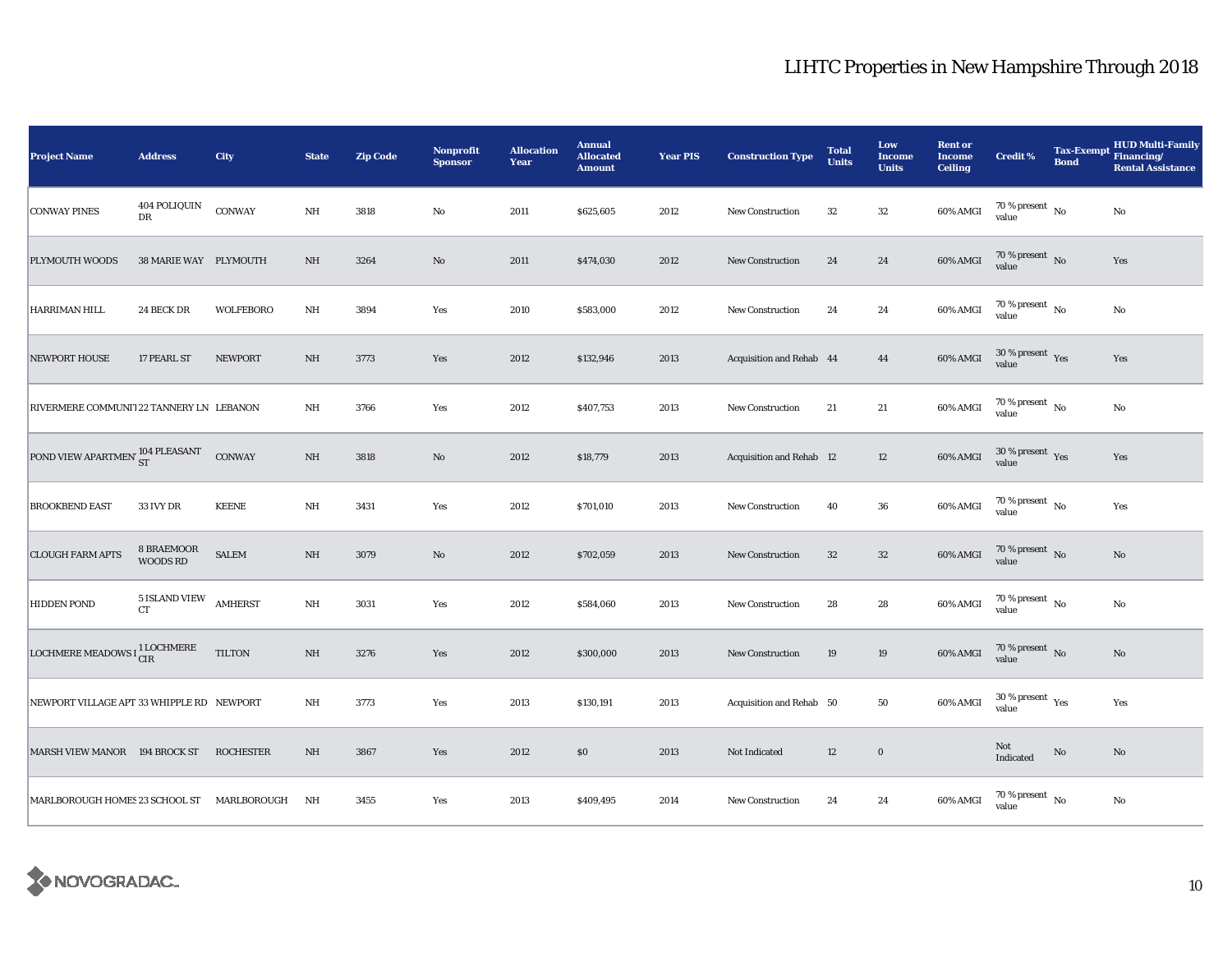| <b>Project Name</b>                                              | <b>Address</b>                                           | City                | <b>State</b>            | <b>Zip Code</b> | <b>Nonprofit</b><br><b>Sponsor</b> | <b>Allocation</b><br>Year | <b>Annual</b><br><b>Allocated</b><br><b>Amount</b> | <b>Year PIS</b> | <b>Construction Type</b> | <b>Total</b><br>Units | Low<br><b>Income</b><br><b>Units</b> | <b>Rent or</b><br><b>Income</b><br><b>Ceiling</b> | <b>Credit %</b>                             | <b>Tax-Exempt</b><br><b>Bond</b> | <b>HUD Multi-Family</b><br>Financing/<br><b>Rental Assistance</b> |
|------------------------------------------------------------------|----------------------------------------------------------|---------------------|-------------------------|-----------------|------------------------------------|---------------------------|----------------------------------------------------|-----------------|--------------------------|-----------------------|--------------------------------------|---------------------------------------------------|---------------------------------------------|----------------------------------|-------------------------------------------------------------------|
| <b>WOODBURY MILLS</b>                                            | 1 DOVER ST                                               | <b>DOVER</b>        | NH                      | 3820            | Yes                                | 2013                      | \$671,825                                          | 2014            | Acquisition and Rehab 42 |                       | 42                                   | 60% AMGI                                          | <b>Both 30%</b><br>and 70%<br>present value | No                               | No                                                                |
| <b>COTTON MILL</b>                                               | 30 FRONT<br><b>STREET</b>                                | <b>NASHUA</b>       | $\rm{NH}$               | 3064            | No                                 | 2012                      | \$829,875                                          | 2014            | <b>New Construction</b>  | 109                   | 55                                   | 60% AMGI                                          | 70 % present $\,$ No $\,$<br>value          |                                  | No                                                                |
| <b>NOTRE DAME</b><br><b>APARTMENTS</b>                           | 411 SCHOOL<br><b>STREET</b>                              | <b>BERLIN</b>       | $\rm{NH}$               | 3570            | Yes                                | 2013                      | \$474,764                                          | 2014            | <b>New Construction</b>  | $33\,$                |                                      | 33 60% AMGI                                       | $70\,\%$ present $_{\rm{No}}$               |                                  | No                                                                |
| PINE VALLEY LOFTS                                                | 37 WILTON<br><b>ROAD</b>                                 | <b>MILFORD</b>      | $\rm{NH}$               | 3055            | No                                 | 2013                      | \$800,000                                          | 2014            | New Construction         | 50                    | ${\bf 50}$                           | 60% AMGI                                          | 70 % present $\hbox{~No}$<br>value          |                                  | No                                                                |
| WOODCREST DRIVE HOI $_{\rm DRIVE}^{2\rm A}$ WOODCREST WINCHESTER |                                                          |                     | $\rm{NH}$               | 3470            | Yes                                | 2014                      | \$191,644                                          | 2014            | Acquisition and Rehab 30 |                       | $30\,$                               | 60% AMGI                                          | $30\,\%$ present $\,$ Yes value             |                                  | Yes                                                               |
| HARRIMAN HILL<br><b>APARTMENTS PHASE 2</b>                       | <b>CLEMENT</b><br>COURT + BECK WOLFEBORO<br><b>DRIVE</b> |                     | NH                      | 3894            | Yes                                | 2013                      | \$336,579                                          | 2014            | <b>New Construction</b>  | 24                    | 24                                   | 60% AMGI                                          | $70$ % present $\,$ No $\,$<br>value        |                                  | No                                                                |
| TOWNHOMES AT WHITT ROAD MAMMOTH LONDONDERRY                      |                                                          |                     | NH                      | 3053            | Yes                                | 2014                      | \$781,160                                          | 2015            | New Construction         | 45                    | $45\,$                               | 60% AMGI                                          | $70\,\%$ present $\,$ No value              |                                  | $\mathbf{N}\mathbf{o}$                                            |
| <b>ASHUELOT RIVER</b>                                            | 21 RIVERSIDE<br><b>LANE</b>                              | <b>WEST SWANZEY</b> | NH                      | 3469            | Yes                                | 2014                      | \$128,893                                          | 2015            | Acquisition and Rehab 40 |                       | 40                                   | 60% AMGI                                          | $30\,\%$ present $\,$ Yes value             |                                  | Yes                                                               |
| BOW HIGHLANDS PHASI DICANDRA                                     |                                                          | <b>BOW</b>          | $\rm{NH}$               | 3304            | Yes                                | 2013                      | \$282,337                                          | 2015            | New Construction         | 16                    | 16                                   | 60% AMGI                                          | $70\,\%$ present $\,$ No value              |                                  | $\mathbf{N}\mathbf{o}$                                            |
| ONE MEETING PLACE                                                | 1 MEETING<br>PLACE DRIVE                                 | ${\tt EXETER}$      | $\mathbf{N} \mathbf{H}$ | 3833            | Yes                                | 2014                      | \$648,045                                          | 2015            | <b>New Construction</b>  | 39                    | $\bf 39$                             | 60% AMGI                                          | $70$ % present $\,$ No $\,$<br>value        |                                  | $\rm No$                                                          |
| QUAIL RIDGE SENIOR LI <sup>7</sup> QUAIL<br>HOLLOW DRIVE LEBANON |                                                          |                     | $\rm{NH}$               | 3784            | $\mathbf{N}\mathbf{o}$             | 2014                      | \$450,000                                          | 2015            | New Construction         | 62                    | $32\phantom{.0}$                     | 60% AMGI                                          | $70\,\%$ present $${\rm No}$$ value         |                                  | No                                                                |
| CONWAY PINES PHASE 2 383 POLIQUIN                                |                                                          | <b>CONWAY</b>       | $\rm{NH}$               | 3860            | No                                 | 2015                      | \$450,000                                          | 2016            | <b>New Construction</b>  | 30                    | $30\,$                               | 60% AMGI                                          | $70$ % present $\,$ No $\,$<br>value        |                                  | No                                                                |
| MAST LANDING UNIT A 250 MAST ROAD DOVER                          |                                                          |                     | $\rm{NH}$               | 3820            | Yes                                | 2014                      | \$450,000                                          | 2016            | New Construction         | 32                    | 26                                   | 60% AMGI                                          | $70\,\%$ present $\,$ No value              |                                  | No                                                                |

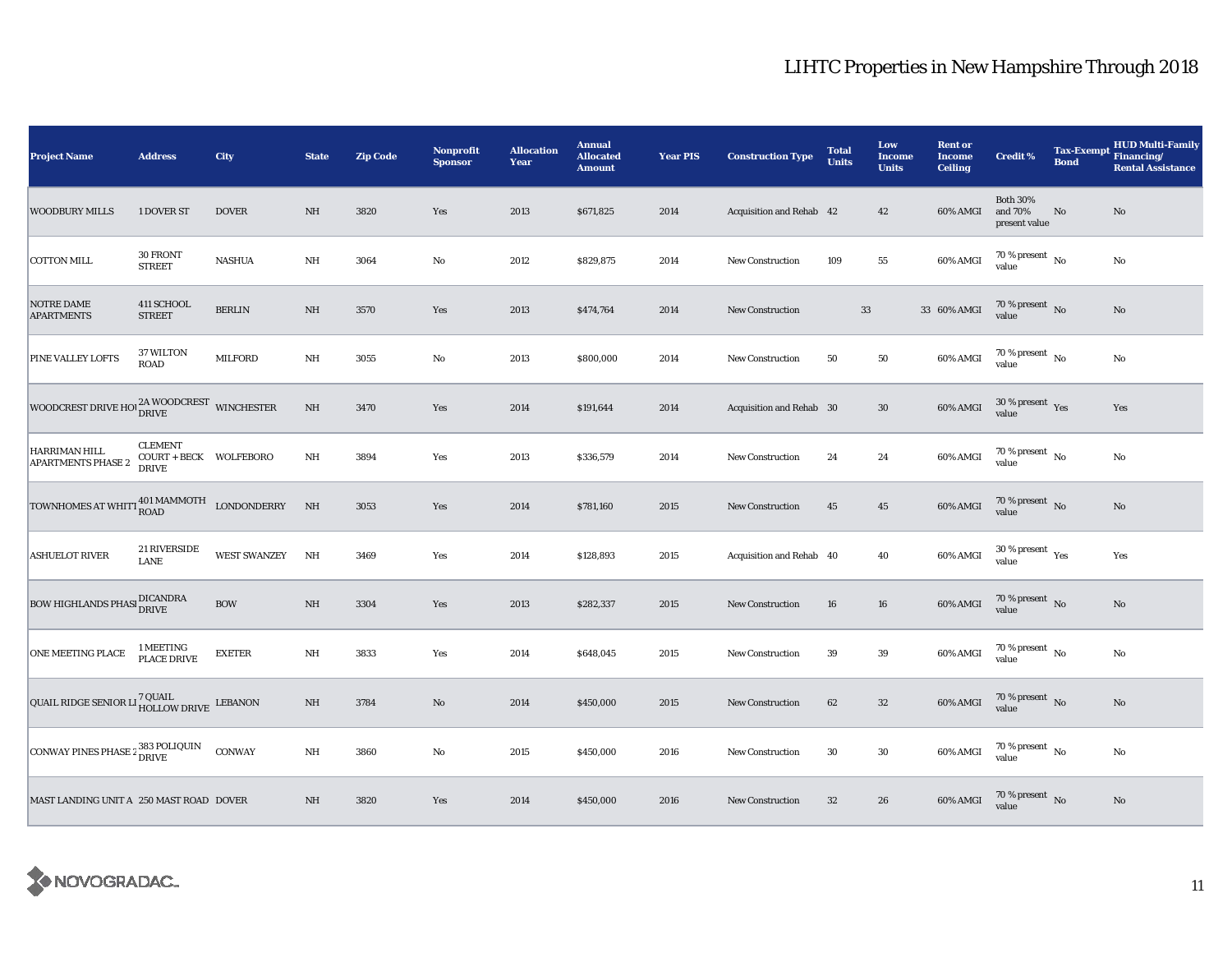| <b>Project Name</b>                                  | <b>Address</b>                                  | City                             | <b>State</b> | <b>Zip Code</b> | <b>Nonprofit</b><br><b>Sponsor</b> | <b>Allocation</b><br>Year | <b>Annual</b><br><b>Allocated</b><br><b>Amount</b> | <b>Year PIS</b> | <b>Construction Type</b>  | <b>Total</b><br><b>Units</b> | Low<br><b>Income</b><br><b>Units</b> | <b>Rent or</b><br><b>Income</b><br><b>Ceiling</b> | <b>Credit %</b>                              | Tax-Exempt Financing/<br><b>Bond</b> | <b>HUD Multi-Family</b><br><b>Rental Assistance</b> |
|------------------------------------------------------|-------------------------------------------------|----------------------------------|--------------|-----------------|------------------------------------|---------------------------|----------------------------------------------------|-----------------|---------------------------|------------------------------|--------------------------------------|---------------------------------------------------|----------------------------------------------|--------------------------------------|-----------------------------------------------------|
| MAST LANDING UNIT B 250 MAST ROAD DOVER              |                                                 |                                  | NH           | 3820            | Yes                                | 2014                      | \$166,046                                          | 2016            | <b>New Construction</b>   | 26                           | 26                                   | 60% AMGI                                          | $30$ % present $\rm\thinspace\,Yes$<br>value |                                      | No                                                  |
| SALMON BROOK SENIOF $^{17}_{\rm STREET}$             |                                                 | $\operatorname{\mathsf{NASHUA}}$ | $\rm{NH}$    | 3060            | Yes                                | 2015                      | \$450,000                                          | 2016            | <b>New Construction</b>   | 31                           | 31                                   | 60% AMGI                                          | $70$ % present $\,$ No $\,$<br>value         |                                      | Yes                                                 |
| ABENAKI SPRING APART 504 MAIN                        |                                                 | <b>WALPOLE</b>                   | $\rm{NH}$    | 3068            | No                                 | 2015                      | \$367,495                                          | 2016            | New Construction          | 21                           | $21\,$                               | 60% AMGI                                          | $70$ % present $\,$ No $\,$<br>value         |                                      | $\rm No$                                            |
| <b>ANTRIM VILLAGE</b>                                | AIKEN STREET ANTRIM                             |                                  | $\rm{NH}$    | 3440            | $\mathbf{N}\mathbf{o}$             | 2016                      | \$106,050                                          | 2016            | Acquisition and Rehab 40  |                              | 40                                   | 60% AMGI                                          | $30\,\%$ present $\,$ Yes value              |                                      |                                                     |
| ARTHUR H. NICKLESS JI <sup>19</sup> GLENWOOD         |                                                 | <b>ROCHESTER</b>                 | $\rm{NH}$    | 3867            | No                                 | 2015                      | \$450,000                                          | 2016            | <b>New Construction</b>   | 24                           | $\bf 24$                             | 60% AMGI                                          | $70\,\%$ present $\,$ No value               |                                      |                                                     |
| GILE HILL APARTMENTS 5 WHITE PINE                    |                                                 | <b>HANOVER</b>                   | $\rm{NH}$    | 3755            | Yes                                | 2015                      | \$289,664                                          | 2016            | New Construction          | 15                           | 15                                   | 60% AMGI                                          | $70\,\%$ present $\,$ No value               |                                      |                                                     |
| LINCOLN GREET                                        | <b>EAST SPUR</b><br>ROAD                        | <b>LINCOLN</b>                   | $\rm{NH}$    | 3251            | $\mathbf{No}$                      | 2016                      | \$117,033                                          | 2016            | Acquisition and Rehab 35  |                              | $\bf 35$                             | 60% AMGI                                          | $30\,\%$ present $\,$ Yes value              |                                      | $\rm No$                                            |
| RIVER'S EDGE APARTME $^{126}_{\Lambda \text{VENUE}}$ |                                                 | <b>LACONIA</b>                   | $\rm NH$     | 3246            | Yes                                | 2014                      | \$535,883                                          | 2016            | Acquisition and Rehab 32  |                              | $32\phantom{.0}$                     | 60% AMGI                                          | $70\,\%$ present $\,$ No value               |                                      |                                                     |
| SOUTH MAIN SUPPORTE 168 SOUTH                        |                                                 | <b>MANCHESTER</b>                | NH           | 3102            | Yes                                | 2015                      | \$356,022                                          | 2016            | New Construction          | 20                           | 20                                   | 60% AMGI                                          | $70$ % present $\,$ No $\,$<br>value         |                                      |                                                     |
| <b>BROOKSIDE PARK</b>                                | 155<br>MAYNESBORO<br><b>STREET</b>              | <b>BERLIN</b>                    | $\rm{NH}$    | 3570            | $\mathbf{N}\mathbf{o}$             | 2016                      | \$375,319                                          | 2016            | Acquisition and Rehab 120 |                              | 120                                  | 60% AMGI                                          | $30\,\%$ present $\,$ Yes value              |                                      | $\mathbf{N}\mathbf{o}$                              |
| <b>RENEW I</b>                                       | 288-290<br><b>AUBURN</b><br><b>STREET</b>       | <b>MANCHESTER</b>                | $\rm{NH}$    | 3103            | Yes                                | 2016                      | \$385,000                                          | 2016            | Acquisition and Rehab 98  |                              | 98                                   | 60% AMGI                                          | 70 % present $\hbox{~No}$<br>value           |                                      | No                                                  |
| <b>CHANDLER PLACE</b>                                | 18 CHANDLER<br>$\operatorname{\textbf{AVENUE}}$ | <b>PLAISTOW</b>                  | $\rm{NH}$    | 3865            | $\mathbf{N}\mathbf{o}$             | 2016                      | \$450,000                                          | 2017            | <b>New Construction</b>   | 25                           | $25\,$                               | $50\%$ AMGI                                       | $70\,\%$ present $${\rm No}$$ value          |                                      |                                                     |
| WESTMILL SENIOR HOU 110 RAILROAD                     |                                                 | <b>KEENE</b>                     | $\rm{NH}$    | 3431            | Yes                                | 2015                      | \$465,000                                          | 2017            | <b>New Construction</b>   | 26                           | 26                                   | 60% AMGI                                          | $70\,\%$ present $\,$ No value               |                                      | No                                                  |

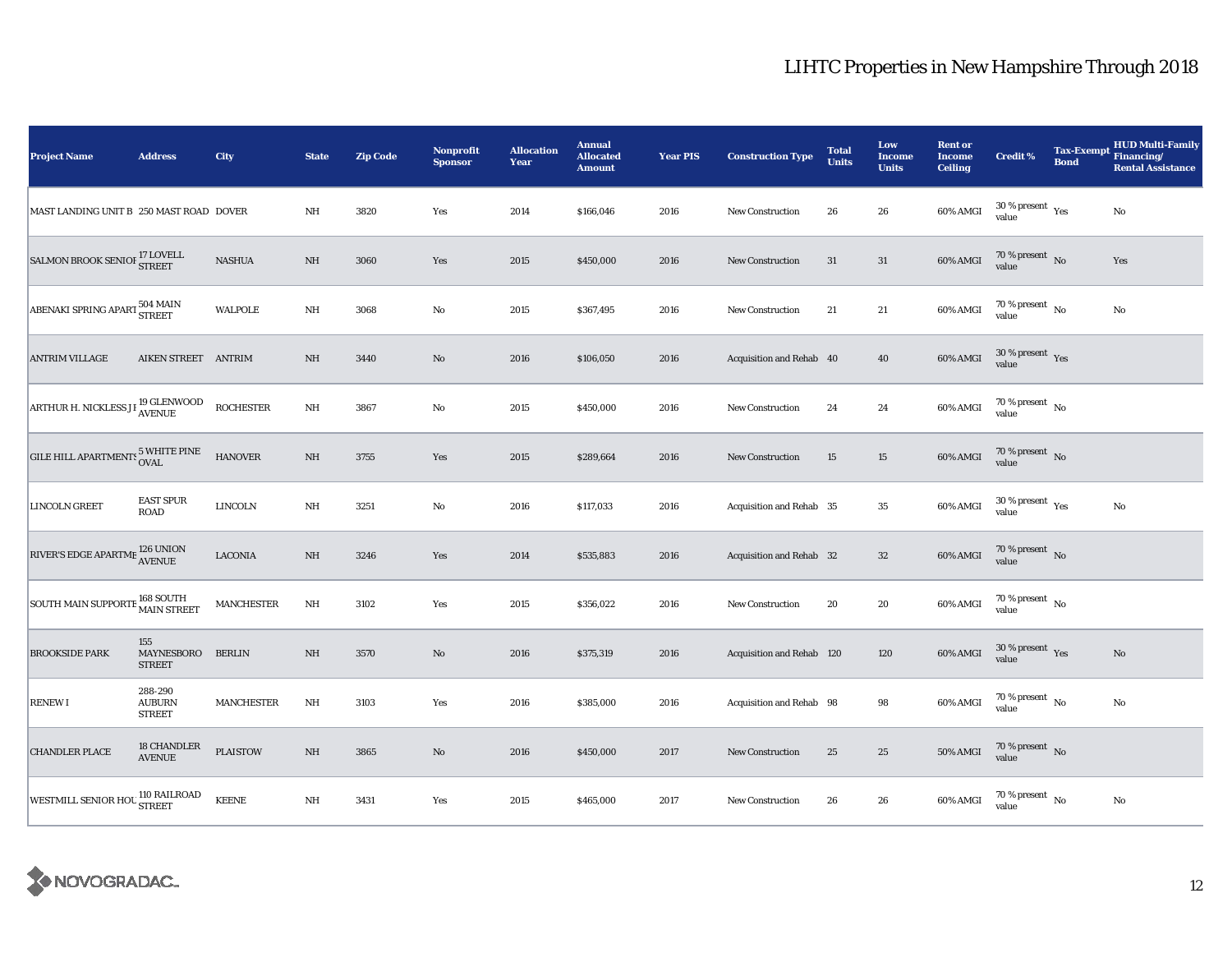| <b>Project Name</b>                                                                                 | <b>Address</b>                                                                      | <b>City</b>      | <b>State</b> | <b>Zip Code</b> | <b>Nonprofit</b><br><b>Sponsor</b> | <b>Allocation</b><br>Year | <b>Annual</b><br><b>Allocated</b><br><b>Amount</b> | <b>Year PIS</b>      | <b>Construction Type</b> | <b>Total</b><br><b>Units</b> | Low<br>Income<br><b>Units</b> | <b>Rent or</b><br><b>Income</b><br><b>Ceiling</b> | <b>Credit %</b>                        | <b>Tax-Exempt</b><br><b>Bond</b> | HUD Multi-Family<br>Financing/<br><b>Rental Assistance</b> |
|-----------------------------------------------------------------------------------------------------|-------------------------------------------------------------------------------------|------------------|--------------|-----------------|------------------------------------|---------------------------|----------------------------------------------------|----------------------|--------------------------|------------------------------|-------------------------------|---------------------------------------------------|----------------------------------------|----------------------------------|------------------------------------------------------------|
| THE MEADOWS AT GRAI $_{\rm{ROAD}}^{27}$ BROWN                                                       |                                                                                     | HAMPTON FALLS NH |              | 3844            | Yes                                | 2016                      | \$444,200                                          | 2017                 | <b>New Construction</b>  | 24                           | 24                            | 60% AMGI                                          | $70\,\%$ present $\,$ No value         |                                  | No                                                         |
| GLIFORD VILLAGE KNOI 39 POTTER HILL GILFORD                                                         |                                                                                     |                  | $\rm{NH}$    | 3249            | Yes                                | 2017                      | \$406,685                                          | 2018                 | <b>New Construction</b>  | 24                           | $22\,$                        | 60% AMGI                                          | $70\,\%$ present $\,$ No $\,$<br>value |                                  | No                                                         |
| <b>6 MEETING PLACE</b>                                                                              | 6 MEETING PL EXETER<br>DR                                                           |                  | NH           | 3833            |                                    | Insufficient<br>Data      | $\$0$                                              | Insufficient<br>Data | Not Indicated            | 26                           | $\bf{0}$                      |                                                   | Not<br>Indicated                       |                                  |                                                            |
| <b>BOW VISTA</b>                                                                                    | 2 DICANDRA DR BOW                                                                   |                  | NH           | 3304            |                                    | Insufficient<br>Data      | \$0                                                | Insufficient<br>Data | Not Indicated            | 20                           | $\bf{0}$                      |                                                   | Not<br>Indicated                       |                                  |                                                            |
| <b>EAGLES BLUFF II</b>                                                                              | CANTON CIR<br>BLDG C-2                                                              | CONCORD          | $\rm{NH}$    |                 |                                    | Insufficient<br>Data      | \$0                                                | Insufficient<br>Data | Not Indicated            | 37                           | $\bf{0}$                      |                                                   | Not<br>Indicated                       |                                  |                                                            |
| <b>GLENRIDGE APTS</b>                                                                               | $\begin{tabular}{ll} \bf 14 \, BRAEMOOR & SALEM \\ \bf WOODS \, RD & \end{tabular}$ |                  | $\rm{NH}$    | 3079            |                                    | Insufficient<br>Data      | $\$0$                                              | Insufficient<br>Data | Not Indicated            | 26                           | $\bf{0}$                      |                                                   | Not<br>Indicated                       |                                  |                                                            |
| <b>INISHMORE</b>                                                                                    | $47$ BLUE HERON $\,$ PORTSMOUTH $\,$ DR                                             |                  | $\rm{NH}$    | 3801            |                                    | Insufficient<br>Data      | $\$0$                                              | Insufficient<br>Data | Not Indicated            | 66                           | $\bf{0}$                      |                                                   | Not<br>Indicated                       |                                  |                                                            |
| <b>LANGDON MILL</b>                                                                                 | 98 W BROOK ST MANCHESTER                                                            |                  | NH           | 3101            |                                    | Insufficient<br>Data      | \$0                                                | Insufficient<br>Data | Not Indicated            | $18\,$                       | $\bf{0}$                      |                                                   | Not<br>Indicated                       |                                  |                                                            |
| LAURETTE SWEENEY AP $_{\mathbf{ST}\, \mathrm{EXT}}^{800\, \mathrm{S}\, \mathrm{PORTER}}$ MANCHESTER |                                                                                     |                  | $\rm{NH}$    | 3103            |                                    | Insufficient<br>Data      | \$0                                                | Insufficient<br>Data | Not Indicated            | 31                           | $\bf{0}$                      |                                                   | Not<br>Indicated                       |                                  |                                                            |
| LITTLETON TOWN & COI 58 COUNTRY LN LITTLETON                                                        |                                                                                     |                  | NH           | 3561            |                                    | Insufficient<br>Data      | $\$0$                                              | Insufficient<br>Data | Not Indicated            | 25                           | $\bf{0}$                      |                                                   | Not<br>Indicated                       |                                  |                                                            |
| LITTLETON TOWN & COU23 COTTAGE ST LITTLETON                                                         |                                                                                     |                  | NH           | 3561            |                                    | Insufficient<br>Data      | \$0                                                | Insufficient<br>Data | Not Indicated            | 25                           | $\bf{0}$                      |                                                   | Not<br>Indicated                       |                                  |                                                            |
| LOCHMERE MEADOWS 2 GEORGES DR TILTON                                                                |                                                                                     |                  | NH           | 3276            |                                    | Insufficient<br>Data      | $\$0$                                              | Insufficient<br>Data | Not Indicated            | 28                           | $\mathbf 0$                   |                                                   | Not<br>Indicated                       |                                  |                                                            |
| MEETING PLACE AT EXE $\frac{4 \text{ MEETING PL}}{\text{DR}}$ EXETER                                |                                                                                     |                  | $\rm{NH}$    | 3833            |                                    | Insufficient<br>Data      | \$0                                                | Insufficient<br>Data | Not Indicated            | $32\,$                       | $\bf{0}$                      |                                                   | Not<br>Indicated                       |                                  |                                                            |

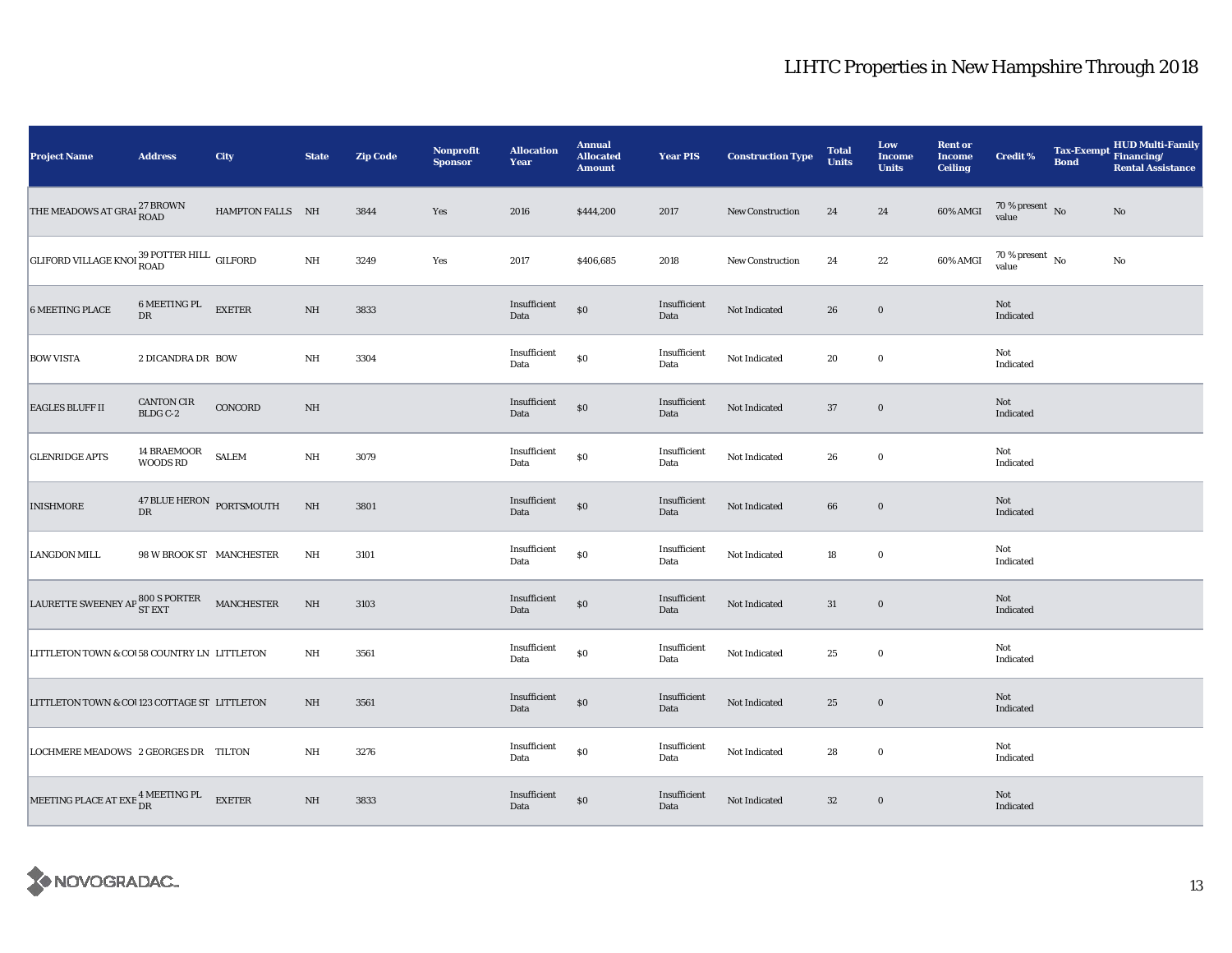| <b>Project Name</b>                         | <b>Address</b>             | City                | <b>State</b>    | <b>Zip Code</b> | Nonprofit<br><b>Sponsor</b> | <b>Allocation</b><br>Year | <b>Annual</b><br><b>Allocated</b><br><b>Amount</b> | <b>Year PIS</b>      | <b>Construction Type</b> | <b>Total</b><br><b>Units</b> | Low<br><b>Income</b><br><b>Units</b> | <b>Rent or</b><br><b>Income</b><br><b>Ceiling</b> | <b>Credit %</b>  | Tax-Exempt HUD Multi-Family<br><b>Bond</b><br><b>Rental Assistance</b> |  |
|---------------------------------------------|----------------------------|---------------------|-----------------|-----------------|-----------------------------|---------------------------|----------------------------------------------------|----------------------|--------------------------|------------------------------|--------------------------------------|---------------------------------------------------|------------------|------------------------------------------------------------------------|--|
| MILLYARD TRANSITION 98 MARKET ST MANCHESTER |                            |                     | NH              | 3101            |                             | Insufficient<br>Data      | $\$0$                                              | Insufficient<br>Data | Not Indicated            | 12                           | $\sim$                               |                                                   | Not<br>Indicated |                                                                        |  |
| MOUNTAIN VILLAGE AP' MELCHER ST             |                            | <b>GROVETON</b>     | $\rm{NH}$       |                 |                             | Insufficient<br>Data      | \$0                                                | Insufficient<br>Data | Not Indicated            | 16                           | $\bf{0}$                             |                                                   | Not<br>Indicated |                                                                        |  |
| PARMENTER PLACE                             | 15 PARMENTER CONCORD<br>RD |                     | $\mathbf{NH}{}$ | 3303            |                             | Insufficient<br>Data      | ${\bf S0}$                                         | Insufficient<br>Data | Not Indicated            | 25                           | $\bf{0}$                             |                                                   | Not<br>Indicated |                                                                        |  |
| RENAISSANCE II (MERR 163 CEDAR ST           |                            | <b>MANCHESTER</b>   | NH              | 3103            |                             | Insufficient<br>Data      | $\$0$                                              | Insufficient<br>Data | Not Indicated            | 16                           | $\bf{0}$                             |                                                   | Not<br>Indicated |                                                                        |  |
| ROMANO PLACE                                | 1 DOC PL                   | <b>WEST LEBANON</b> | NH              | 3784            |                             | Insufficient<br>Data      | $\$0$                                              | Insufficient<br>Data | Not Indicated            | 16                           | $\bf{0}$                             |                                                   | Not<br>Indicated |                                                                        |  |
| THE FAIRWAYS                                | 21 FAIRWAY DR DERRY        |                     | $\rm NH$        | 3038            |                             | Insufficient<br>Data      | $\$0$                                              | Insufficient<br>Data | Not Indicated            | 177                          | $\boldsymbol{0}$                     |                                                   | Not<br>Indicated |                                                                        |  |
| <b>WHITE BIRCH</b>                          | 11 AIRFIELD DR RYE         |                     | NH              | 3870            |                             | Insufficient<br>Data      | ${\bf S0}$                                         | Insufficient<br>Data | Not Indicated            | $\bf{22}$                    | $\mathbf 0$                          |                                                   | Not<br>Indicated |                                                                        |  |
| 21 SPRUCE ST                                | 21 SPRUCE ST               | CONCORD             | $\rm NH$        | 3301            |                             | 1987                      | $\$0$                                              | 1987                 | Not Indicated            | $\boldsymbol{0}$             | $\mathbf{1}$                         |                                                   | Not<br>Indicated |                                                                        |  |
| 10 CRANE ST                                 | 10 CRANE ST                | LITTLETON           | NH              | 3561            |                             | 1988                      | \$0                                                | 1988                 | Not Indicated            | $\bf{0}$                     | 33                                   |                                                   | Not<br>Indicated |                                                                        |  |
| 241 PINE ST                                 | 241 PINE ST                | <b>MANCHESTER</b>   | $\rm{NH}$       | 3103            |                             | 1988                      | \$0                                                | 1988                 | Not Indicated            | $\mathbf 0$                  | 58                                   |                                                   | Not<br>Indicated |                                                                        |  |
| ONE CLOCKTOWER PL                           | 1 CLOCKTOWER NASHUA        |                     | $\rm{NH}$       | 3060            |                             | 1988                      | \$0                                                | 1988                 | Not Indicated            | $\bf{0}$                     | 143                                  |                                                   | Not<br>Indicated |                                                                        |  |
| 144-158 LAKE AVE                            | 144 LAKE AVE MANCHESTER    |                     | $\rm{NH}$       | 3103            |                             | 1989                      | $\$0$                                              | 1989                 | Not Indicated            | $\bf{0}$                     | 21                                   |                                                   | Not<br>Indicated |                                                                        |  |
| 261 PINE STREET                             | 261 PINE ST                | <b>MANCHESTER</b>   | $\rm{NH}$       | 3103            |                             | 1989                      | \$0                                                | 1989                 | Not Indicated            | $\bf{0}$                     | 24                                   |                                                   | Not<br>Indicated |                                                                        |  |

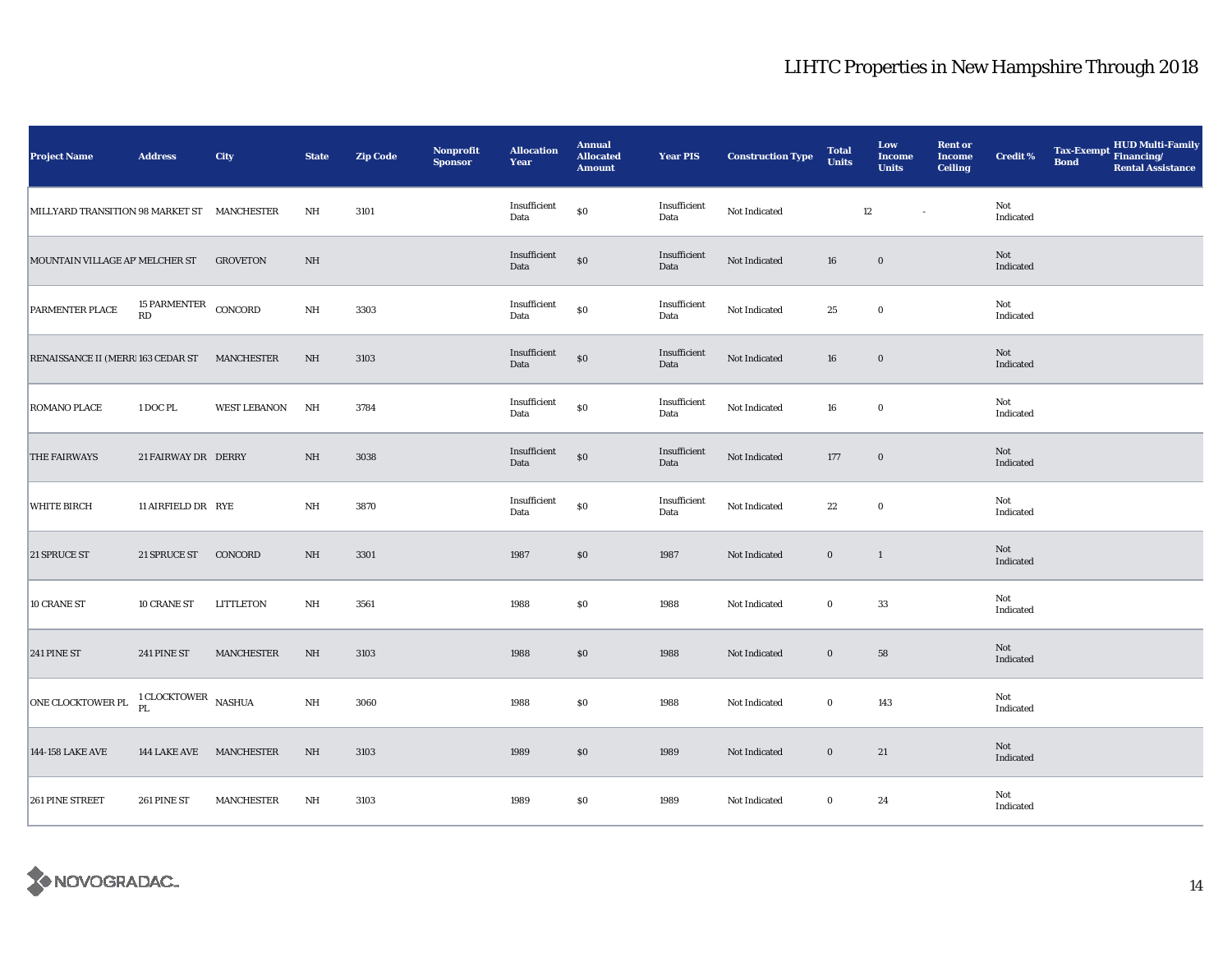| <b>Project Name</b>                              | <b>Address</b>                  | City           | <b>State</b>            | <b>Zip Code</b> | Nonprofit<br><b>Sponsor</b> | <b>Allocation</b><br>Year | <b>Annual</b><br><b>Allocated</b><br><b>Amount</b> | <b>Year PIS</b> | <b>Construction Type</b> | <b>Total</b><br><b>Units</b> | Low<br><b>Income</b><br><b>Units</b> | <b>Rent or</b><br><b>Income</b><br><b>Ceiling</b> | <b>Credit %</b>  | Tax-Exempt Financing/<br><b>Bond</b> | <b>HUD Multi-Family</b><br><b>Rental Assistance</b> |
|--------------------------------------------------|---------------------------------|----------------|-------------------------|-----------------|-----------------------------|---------------------------|----------------------------------------------------|-----------------|--------------------------|------------------------------|--------------------------------------|---------------------------------------------------|------------------|--------------------------------------|-----------------------------------------------------|
| 293 CENTRAL ST                                   | 293 CENTRAL ST MANCHESTER       |                | NH                      | 3103            |                             | 1989                      | \$0                                                | 1989            | Not Indicated            | $\bf{0}$                     | $\bf8$                               |                                                   | Not<br>Indicated |                                      |                                                     |
| 543 LINCOLN ST                                   | 543 LINCOLN ST MANCHESTER       |                | NH                      | 3104            |                             | 1989                      | $\$0$                                              | 1989            | Not Indicated            | $\bf{0}$                     | $42\,$                               |                                                   | Not<br>Indicated |                                      |                                                     |
| PLYMOUTH APTS                                    | 49 MORGAN DR PLYMOUTH           |                | NH                      | 3264            |                             | 1990                      | \$0                                                | 1990            | Not Indicated            | $\bf{0}$                     | 30                                   |                                                   | Not<br>Indicated |                                      |                                                     |
| NEWFOUND MEADOWS 11 HIGH ST                      |                                 | <b>BRISTOL</b> | NH                      | 3222            |                             | 1991                      | <b>SO</b>                                          | 1991            | Not Indicated            | 28                           | 28                                   |                                                   | Not<br>Indicated |                                      |                                                     |
| <b>6 SUMMER ST</b>                               | <b>6 SUMMER ST NASHUA</b>       |                | $\rm{NH}$               | 3064            |                             | 1991                      | $\$0$                                              | 1991            | Not Indicated            | $\bf{0}$                     | 17                                   |                                                   | Not<br>Indicated |                                      |                                                     |
| <b>7 COHAS TERRACE</b>                           | 7 COHAS TER                     | LONDONDERRY    | NH                      | 3053            |                             | 1991                      | \$0                                                | 1991            | Not Indicated            | $\bf{0}$                     | $\boldsymbol{2}$                     |                                                   | Not<br>Indicated |                                      |                                                     |
| TWO CLOCKTOWER PL <sup>2</sup> CLOCKTOWER NASHUA |                                 |                | $\rm{NH}$               | 3060            |                             | 1991                      | $\$0$                                              | 1991            | Not Indicated            | $\bf{0}$                     | 136                                  |                                                   | Not<br>Indicated |                                      |                                                     |
| WEST VIEW TERRACE 9 LINDSAY RD                   |                                 | HOOKSETT       | NH                      | 3106            |                             | 1992                      | $\$0$                                              | 1992            | Not Indicated            | 30                           | 30                                   |                                                   | Not<br>Indicated |                                      |                                                     |
| PEARL STREET SCHOOL 332 PEARL ST MANCHESTER      |                                 |                | $\rm{NH}$               | 3104            |                             | 1993                      | $\$0$                                              | 1993            | Not Indicated            | 12                           | 12                                   |                                                   | Not<br>Indicated |                                      |                                                     |
| BRANCH RIVER COMMO 342 MEADOW ST SANBORNVILLE    |                                 |                | NH                      | 3872            |                             | 1993                      | \$0                                                | 1993            | Not Indicated            | 24                           | 24                                   |                                                   | Not<br>Indicated |                                      |                                                     |
| PLYMOUTH TERRACE HIGHLAND ST PLYMOUTH            |                                 |                | $\rm{NH}$               |                 |                             | 1993                      | \$0                                                | 1993            | Not Indicated            | 30                           | 30                                   |                                                   | Not<br>Indicated |                                      |                                                     |
| VICTORIA WOODS                                   | $16$ CHARLEVOIX $\,$ LACONIA PL |                | $\mathbf{N} \mathbf{H}$ | 3246            |                             | 1993                      | \$0                                                | 1993            | Not Indicated            | 27                           | 27                                   |                                                   | Not<br>Indicated |                                      |                                                     |
| RENAISSANCE I (CEDAR 241 CEDAR ST MANCHESTER     |                                 |                | $\rm{NH}$               | 3103            |                             | 1994                      | $\$0$                                              | 1994            | Not Indicated            | 24                           | 24                                   |                                                   | Not<br>Indicated |                                      |                                                     |

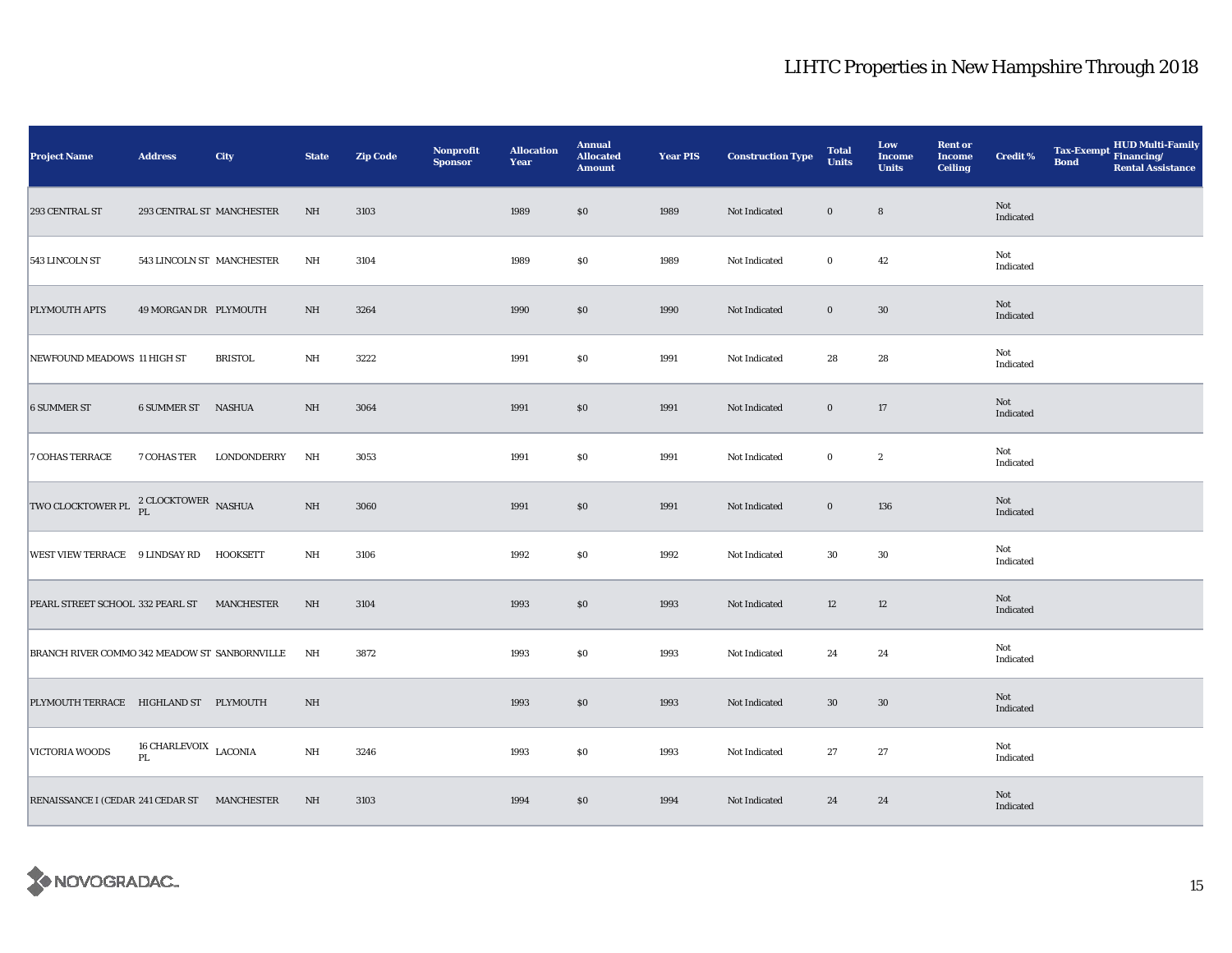| <b>Project Name</b>                                              | <b>Address</b>                                  | City            | <b>State</b>            | <b>Zip Code</b> | <b>Nonprofit</b><br><b>Sponsor</b> | <b>Allocation</b><br>Year | <b>Annual</b><br><b>Allocated</b><br><b>Amount</b> | <b>Year PIS</b> | <b>Construction Type</b>                                                           | <b>Total</b><br><b>Units</b> | Low<br><b>Income</b><br><b>Units</b> | <b>Rent or</b><br><b>Income</b><br><b>Ceiling</b> | <b>Credit %</b>                             | <b>Bond</b> | Tax-Exempt HUD Multi-Family<br><b>Rental Assistance</b> |
|------------------------------------------------------------------|-------------------------------------------------|-----------------|-------------------------|-----------------|------------------------------------|---------------------------|----------------------------------------------------|-----------------|------------------------------------------------------------------------------------|------------------------------|--------------------------------------|---------------------------------------------------|---------------------------------------------|-------------|---------------------------------------------------------|
| <b>COLBY COMMONS</b>                                             | <b>45 CROSBY TER COLEBROOK</b>                  |                 | $\rm{NH}$               | 3576            |                                    | 1994                      | \$0                                                | 1994            | Not Indicated                                                                      | 28                           | 28                                   |                                                   | Not<br>Indicated                            |             |                                                         |
| <b>COTTAGE HOTEL</b>                                             | 38 RIVER ST                                     | <b>FRANKLIN</b> | $\rm{NH}$               | 3235            |                                    | 1994                      | \$0                                                | 1994            | Not Indicated                                                                      | $\mathbf 0$                  | $6\phantom{.}6$                      |                                                   | Not<br>Indicated                            |             |                                                         |
| MOUNTAIN VIEW (MAN(38 JOLIETTE ST MANCHESTER                     |                                                 |                 | $_{\rm NH}$             | 3102            |                                    | 1994                      | S <sub>0</sub>                                     | 1994            | Not Indicated                                                                      | $\boldsymbol{6}$             | $6\phantom{.0}$                      |                                                   | Not<br>Indicated                            |             |                                                         |
| <b>FAIRWAYS</b>                                                  | 1 FOREST RIDGE DERRY<br>$\mathbf{R}\mathbf{D}$  |                 | $\rm{NH}$               | 3038            |                                    | 1994                      | \$0                                                | 1994            | Not Indicated                                                                      | $\bf{0}$                     | 176                                  |                                                   | Not<br>Indicated                            | Yes         |                                                         |
| MARINER'S VILLAGE (OS $^{40~\rm{BLEHERON}}_{\rm{DR}}$ PORTSMOUTH |                                                 |                 | $\mathbf{N} \mathbf{H}$ | 3801            | $\rm No$                           | 1994                      | \$0                                                | 1995            | New Construction                                                                   | 66                           | 66                                   |                                                   | $70\,\%$ present $\,$ No value              |             |                                                         |
| <b>BROOK &amp; CANAL</b>                                         | 82 W BROOK ST MANCHESTER                        |                 | $\rm{NH}$               | 3101            | $\mathbf{N}\mathbf{o}$             | 1995                      | $\$0$                                              | 1995            | Acquisition and Rehab 20                                                           |                              | 20                                   |                                                   | <b>Both 30%</b><br>and 70%<br>present value | No          |                                                         |
| <b>COLBY COURT</b>                                               | 10 COLBY CT                                     | <b>BEDFORD</b>  | NH                      | 3110            | $\rm No$                           | 1995                      | \$0                                                | 1995            | New Construction                                                                   | 27                           | 27                                   |                                                   | $30\,\%$ present $\,$ No value              |             |                                                         |
| <b>DOUGLAS STREET</b>                                            | <b>244 DOUGLAS ST MANCHESTER</b>                |                 | NH                      | 3102            | $\mathbf{N}\mathbf{o}$             | 1994                      | $\$0$                                              | 1995            | Both New Construction $7$<br>and $\ensuremath{\mathrm{A}}/\ensuremath{\mathrm{R}}$ |                              | $7\phantom{.0}$                      |                                                   | $70\,\%$ present $\,$ No value              |             |                                                         |
| FRANKLIN WOODS                                                   | <b>4 DANIEL</b><br><b>WEBSTER DR</b>            | <b>FRANKLIN</b> | NH                      | 3235            | No                                 | 1994                      | \$0                                                | 1995            | Acquisition and Rehab 36                                                           |                              | 36                                   |                                                   | <b>Both 30%</b><br>and 70%<br>present value | No          |                                                         |
| <b>HAMPTON ELDERLY</b>                                           | 450 HIGH ST                                     | <b>HAMPTON</b>  | NH                      | 3842            | $\mathbf{No}$                      | 1994                      | \$0                                                | 1995            | New Construction                                                                   | 27                           | 27                                   |                                                   | $30\,\%$ present $\,$ No value              |             |                                                         |
| LEDGE/MCLAREN                                                    | 14 MCLAREN<br>AVE                               | <b>NASHUA</b>   | NH                      | 3060            | $\rm No$                           | 1994                      | \$0                                                | 1995            | Acquisition and Rehab 8                                                            |                              | 8                                    |                                                   | $70\,\%$ present $\,$ No value              |             |                                                         |
| MERRIMACK HEIGHTS 514 W RIVER RD HOOKSETT                        |                                                 |                 | NH                      | 3106            | $\mathbf{No}$                      | 1994                      | $\$0$                                              | 1995            | <b>New Construction</b>                                                            | 70                           | 70                                   |                                                   | $70\,\%$ present $\,$ No value              |             |                                                         |
| MERRIMACK PLACE                                                  | 184 MERRIMACK $_{\rm MANCHESTER}$<br>${\rm ST}$ |                 | $\rm{NH}$               | 3103            | No                                 | 1994                      | \$0                                                | 1995            | Acquisition and Rehab 16                                                           |                              | 16                                   |                                                   | $70\,\%$ present $\,$ No value              |             |                                                         |

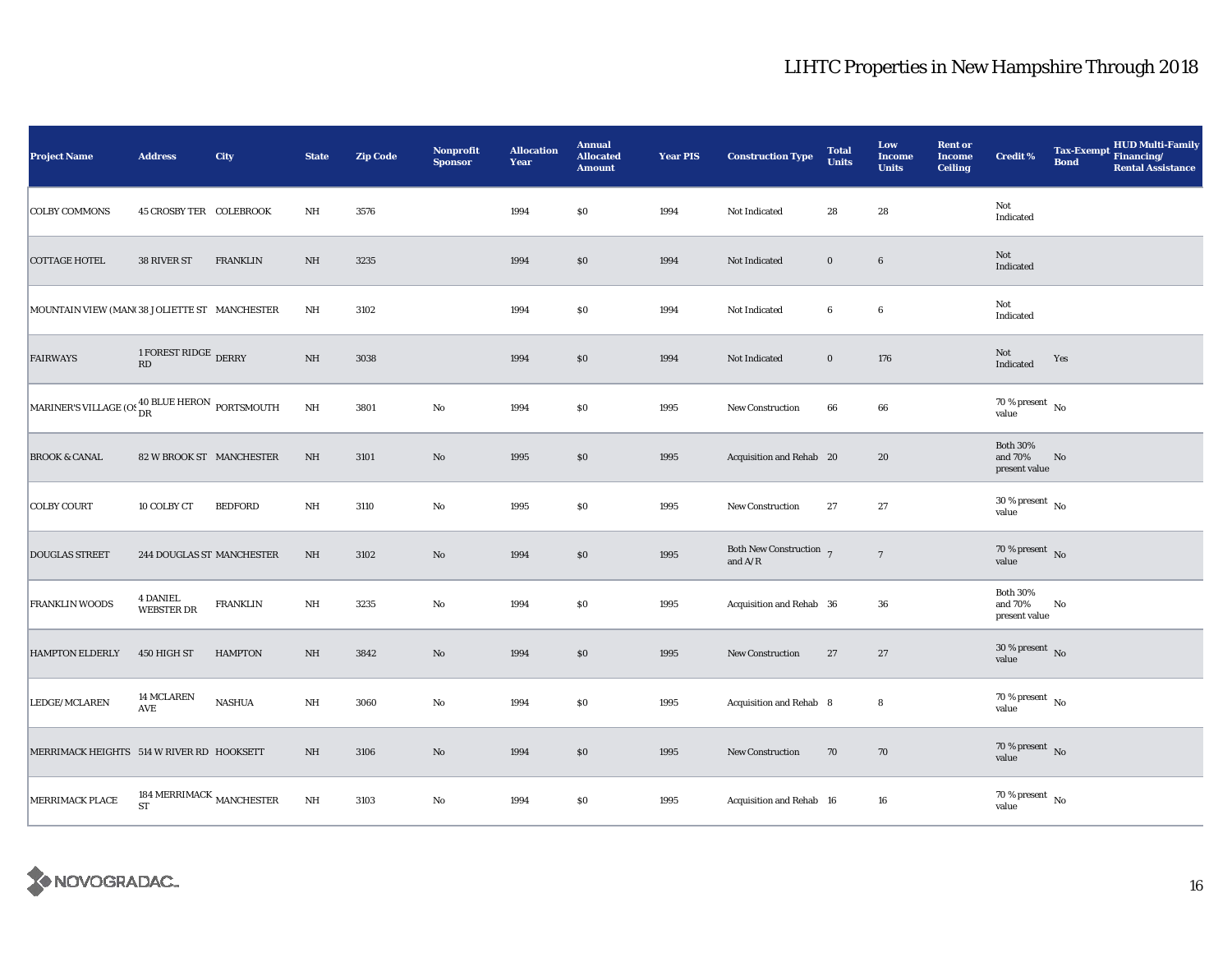| <b>Project Name</b>                           | <b>Address</b>                   | City               | <b>State</b>            | <b>Zip Code</b> | Nonprofit<br><b>Sponsor</b> | <b>Allocation</b><br>Year | <b>Annual</b><br><b>Allocated</b><br><b>Amount</b> | <b>Year PIS</b> | <b>Construction Type</b>                                                                    | <b>Total</b><br><b>Units</b> | Low<br><b>Income</b><br><b>Units</b> | <b>Rent or</b><br><b>Income</b><br><b>Ceiling</b> | <b>Credit %</b>                                | <b>Tax-Exempt</b><br><b>Bond</b> | HUD Multi-Family<br>Financing/<br><b>Rental Assistance</b> |
|-----------------------------------------------|----------------------------------|--------------------|-------------------------|-----------------|-----------------------------|---------------------------|----------------------------------------------------|-----------------|---------------------------------------------------------------------------------------------|------------------------------|--------------------------------------|---------------------------------------------------|------------------------------------------------|----------------------------------|------------------------------------------------------------|
| MOUNTAIN VIEW (NASH1 DANFORTH RD NASHUA       |                                  |                    | NH                      | 3060            | $\rm No$                    | 1995                      | $\$0$                                              | 1995            | Acquisition and Rehab 345                                                                   |                              | ${\bf 72}$                           |                                                   | 70 % present $\gamma_{\rm{es}}$<br>value       |                                  |                                                            |
| PRATT HOMES                                   | 583 W HOLLIS<br>${\rm ST}$       | <b>NASHUA</b>      | $\rm{NH}$               | 3062            | $\rm No$                    | 1994                      | $\$0$                                              | 1995            | Acquisition and Rehab 45                                                                    |                              | 45                                   |                                                   | <b>Both 30%</b><br>and 70%<br>present value    | No                               |                                                            |
| <b>SUMMER STREET</b>                          | 5 SUMMER ST                      | <b>EXETER</b>      | NH                      | 3833            | Yes                         | 1995                      | \$0                                                | 1995            | Acquisition and Rehab 8                                                                     |                              | $6\phantom{.}6$                      |                                                   | <b>Both 30%</b><br>and 70%<br>present value    | No                               |                                                            |
| <b>WESTGATE VILLAGE</b>                       | 1 MARTHAS WAY DOVER              |                    | NH                      | 3820            | No                          | 1994                      | <b>SO</b>                                          | 1995            | <b>New Construction</b>                                                                     | 130                          | 91                                   |                                                   | <b>Both 30%</b><br>and $70\%$<br>present value | No                               |                                                            |
| <b>ATLANTIC HEIGHTS</b>                       | <b>40 BEDFORD</b><br><b>WAY</b>  | PORTSMOUTH         | NH                      | 3801            | $\rm No$                    | 1995                      | \$0                                                | 1996            | <b>Both New Construction</b> 30<br>and $A/R$                                                |                              | $30\,$                               |                                                   | <b>Both 30%</b><br>and 70%<br>present value    | No                               |                                                            |
| NORTH WALPOLE VILLA 26 W ST                   |                                  | NORTH WALPOLE NH   |                         | 3609            | Yes                         | 1995                      | \$0                                                | 1996            | Acquisition and Rehab 16                                                                    |                              | 16                                   |                                                   | <b>Both 30%</b><br>and 70%<br>present value    | No                               |                                                            |
| PINE MANOR APTS                               | 13 ARLINGTON<br><b>ST</b>        | <b>BETHLEHEM</b>   | NH                      | 3574            | Yes                         | 1995                      | \$0                                                | 1996            | Acquisition and Rehab 6                                                                     |                              | $\bf 6$                              |                                                   | $70\,\%$ present $\,$ No value                 |                                  |                                                            |
| <b>QUEENSBURY MILL</b>                        | 1 MARKET ST                      | <b>SOMERSWORTH</b> | NH                      | 3878            | Yes                         | 1995                      | $\$0$                                              | 1996            | <b>Acquisition and Rehab</b>                                                                | 24                           | 24                                   |                                                   | $70\,\%$ present $\,$ No value                 |                                  |                                                            |
| ROCHESTER TRANSITIO $_{\rm ST}^{29}$ CHESTNUT |                                  | <b>ROCHESTER</b>   | $\rm{NH}$               | 3867            | Yes                         | 1995                      | $\$0$                                              | 1996            | Acquisition and Rehab 12                                                                    |                              | 12                                   |                                                   | $70\%$ present No<br>value                     |                                  |                                                            |
| TROY COMMON                                   | 4 CENTRAL SQ TROY                |                    | NH                      | 3465            | Yes                         | 1995                      | \$0                                                | 1996            | Not Indicated                                                                               | 12                           | 12                                   |                                                   | <b>Both 30%</b><br>and 70%<br>present value    | No                               |                                                            |
| <b>AVERY HILL</b>                             | 30 GROVE ST                      | <b>LACONIA</b>     | NH                      | 3246            | Yes                         | 1996                      | $\$0$                                              | 1997            | Both New Construction $\,$ 14 $\,$<br>and $\ensuremath{\mathrm{A}}/\ensuremath{\mathrm{R}}$ |                              | 14                                   |                                                   | 70 % present $\,$ No $\,$<br>value             |                                  |                                                            |
| <b>DREWSVILLE</b>                             | $1$ OLD $$\tt{CHESHIRE}$ WALPOLE |                    | $\mathbf{N} \mathbf{H}$ | 3608            | Yes                         | 1995                      | \$0                                                | 1997            | Acquisition and Rehab 5                                                                     |                              | $5\phantom{.0}$                      |                                                   | 70 % present $\hbox{~No}$<br>value             |                                  |                                                            |
| EAGLES BLUFF PHASE I 2 CANTON CIR CONCORD     |                                  |                    | $\rm{NH}$               | 3301            | No                          | 1996                      | $\$0$                                              | 1997            | <b>New Construction</b>                                                                     | 40                           | 40                                   |                                                   | $70\,\%$ present $\,$ No value                 |                                  |                                                            |

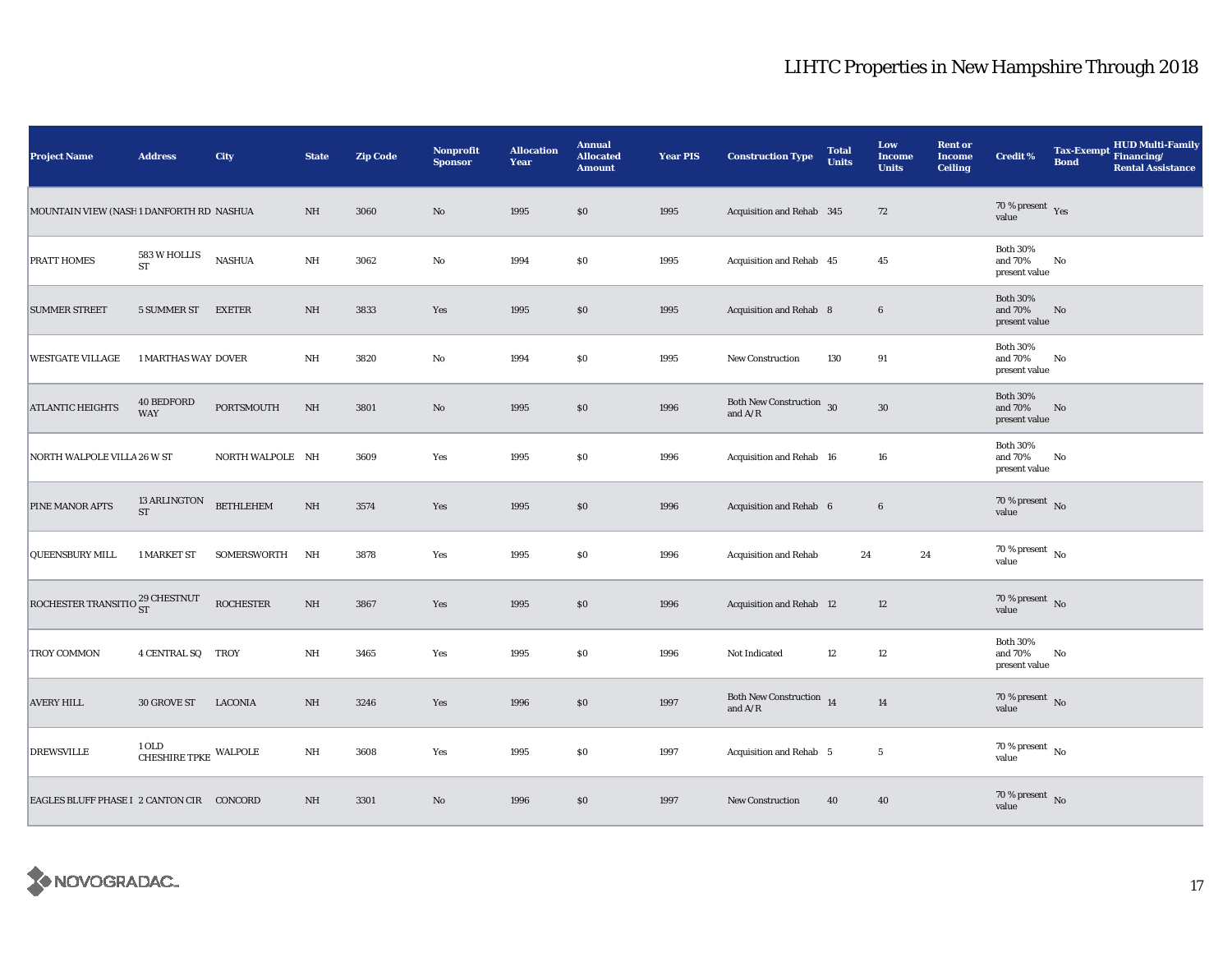| <b>Project Name</b>                                                                                                       | <b>Address</b>                                                                                                                                                                                                 | City             | <b>State</b>            | <b>Zip Code</b> | <b>Nonprofit</b><br><b>Sponsor</b> | <b>Allocation</b><br>Year | <b>Annual</b><br><b>Allocated</b><br><b>Amount</b> | <b>Year PIS</b> | <b>Construction Type</b>                                                          | <b>Total</b><br><b>Units</b> | Low<br><b>Income</b><br><b>Units</b> | <b>Rent or</b><br><b>Income</b><br><b>Ceiling</b> | <b>Credit %</b>                                | <b>Bond</b> | <b>HUD Multi-Family</b><br>Tax-Exempt Financing/<br><b>Rental Assistance</b> |
|---------------------------------------------------------------------------------------------------------------------------|----------------------------------------------------------------------------------------------------------------------------------------------------------------------------------------------------------------|------------------|-------------------------|-----------------|------------------------------------|---------------------------|----------------------------------------------------|-----------------|-----------------------------------------------------------------------------------|------------------------------|--------------------------------------|---------------------------------------------------|------------------------------------------------|-------------|------------------------------------------------------------------------------|
| EAGLES BLUFF PHASE II 80 CANTON CIR CONCORD                                                                               |                                                                                                                                                                                                                |                  | NH                      | 3301            | $\rm No$                           | 1997                      | \$0                                                | 1997            | New Construction                                                                  | 40                           | 37                                   |                                                   | 70 % present $\hbox{~No}$<br>value             |             |                                                                              |
| $\textrm{FAMILIES IN TRANSITIO}\,\displaystyle{{}_{\mathbf{ST}}^{98}\,\textrm{MERRIMACK}}\quad \  \  \textrm{MANCHESTER}$ |                                                                                                                                                                                                                |                  | $\rm{NH}$               | 3101            | Yes                                | 1995                      | \$0                                                | 1997            | <b>Acquisition and Rehab 12</b>                                                   |                              | 12                                   |                                                   | 70 % present $\overline{N_0}$<br>value         |             |                                                                              |
| FRANKLIN VILLAGE                                                                                                          | 8 LARAWAY CT DERRY                                                                                                                                                                                             |                  | NH                      | 3038            | No                                 | 1996                      | \$0                                                | 1997            | Acquisition and Rehab 132                                                         |                              | 98                                   |                                                   | <b>Both 30%</b><br>and 70%<br>present value    | No          |                                                                              |
| HILLVIEW I & II                                                                                                           | 215 EASTERN<br>$\operatorname{AVE}$                                                                                                                                                                            | MANCHESTER       | $\rm{NH}$               | 3104            | $\rm No$                           | 1996                      | \$0                                                | 1997            | <b>New Construction</b>                                                           | 96                           | 96                                   |                                                   | <b>Both 30%</b><br>and $70\%$<br>present value | No          |                                                                              |
| $\boxed{\text{HINDDALE SCHOOL APT:}}^{\text{4 BRATTLEBORO}}_{\text{RD}}\text{HINDDALE}$                                   |                                                                                                                                                                                                                |                  | $\mathbf{N} \mathbf{H}$ | 3451            | Yes                                | 1995                      | \$0                                                | 1997            | Acquisition and Rehab 9                                                           |                              | 9                                    |                                                   | $70$ % present $\,$ No $\,$<br>value           |             |                                                                              |
| <b>HOLLIS VILLAGE</b>                                                                                                     | 6 MARKET PL                                                                                                                                                                                                    | <b>HOLLIS</b>    | $\rm{NH}$               | 3049            | $\mathbf{N}\mathbf{o}$             | 1996                      | $\$0$                                              | 1997            | New Construction                                                                  | 23                           | 23                                   |                                                   | $30$ % present $\,$ No $\,$<br>value           |             |                                                                              |
| MEETINGHOUSE AT GOI 12 REED ST                                                                                            |                                                                                                                                                                                                                | <b>GOFFSTOWN</b> | $\rm{NH}$               | 3045            | $\rm No$                           | 1995                      | \$0                                                | 1997            | Acquisition and Rehab 38                                                          |                              | 38                                   |                                                   | 70 % present $\hbox{~No}$<br>value             |             |                                                                              |
| <b>MILL HOUSE</b>                                                                                                         | <b>30 TREMONT ST BOSCAWEN</b>                                                                                                                                                                                  |                  | NH                      | 3303            | $\mathbf{N}\mathbf{o}$             | 1995                      | \$0                                                | 1997            | Both New Construction 15<br>and $\ensuremath{\mathrm{A}}/\ensuremath{\mathrm{R}}$ |                              | $15\,$                               |                                                   | <b>Both 30%</b><br>and 70%<br>present value    | No          |                                                                              |
|                                                                                                                           |                                                                                                                                                                                                                |                  |                         |                 |                                    |                           |                                                    |                 |                                                                                   |                              |                                      |                                                   |                                                |             |                                                                              |
| 231 Projects Reported                                                                                                     |                                                                                                                                                                                                                |                  |                         |                 |                                    |                           | \$33,989,988                                       |                 |                                                                                   | 8,424                        | 7,701                                |                                                   |                                                |             |                                                                              |
| Location: New Hampshire (State)                                                                                           |                                                                                                                                                                                                                |                  |                         |                 |                                    |                           |                                                    |                 |                                                                                   |                              |                                      |                                                   |                                                |             |                                                                              |
| Point Source: LIHTC                                                                                                       |                                                                                                                                                                                                                |                  |                         |                 |                                    |                           |                                                    |                 |                                                                                   |                              |                                      |                                                   |                                                |             |                                                                              |
|                                                                                                                           | Note that the values and totals are provided as a reference and the validity of the data cannot be guaranteed. All data should be verified with the HUD website before using it in the decisionmaking process. |                  |                         |                 |                                    |                           |                                                    |                 |                                                                                   |                              |                                      |                                                   |                                                |             |                                                                              |